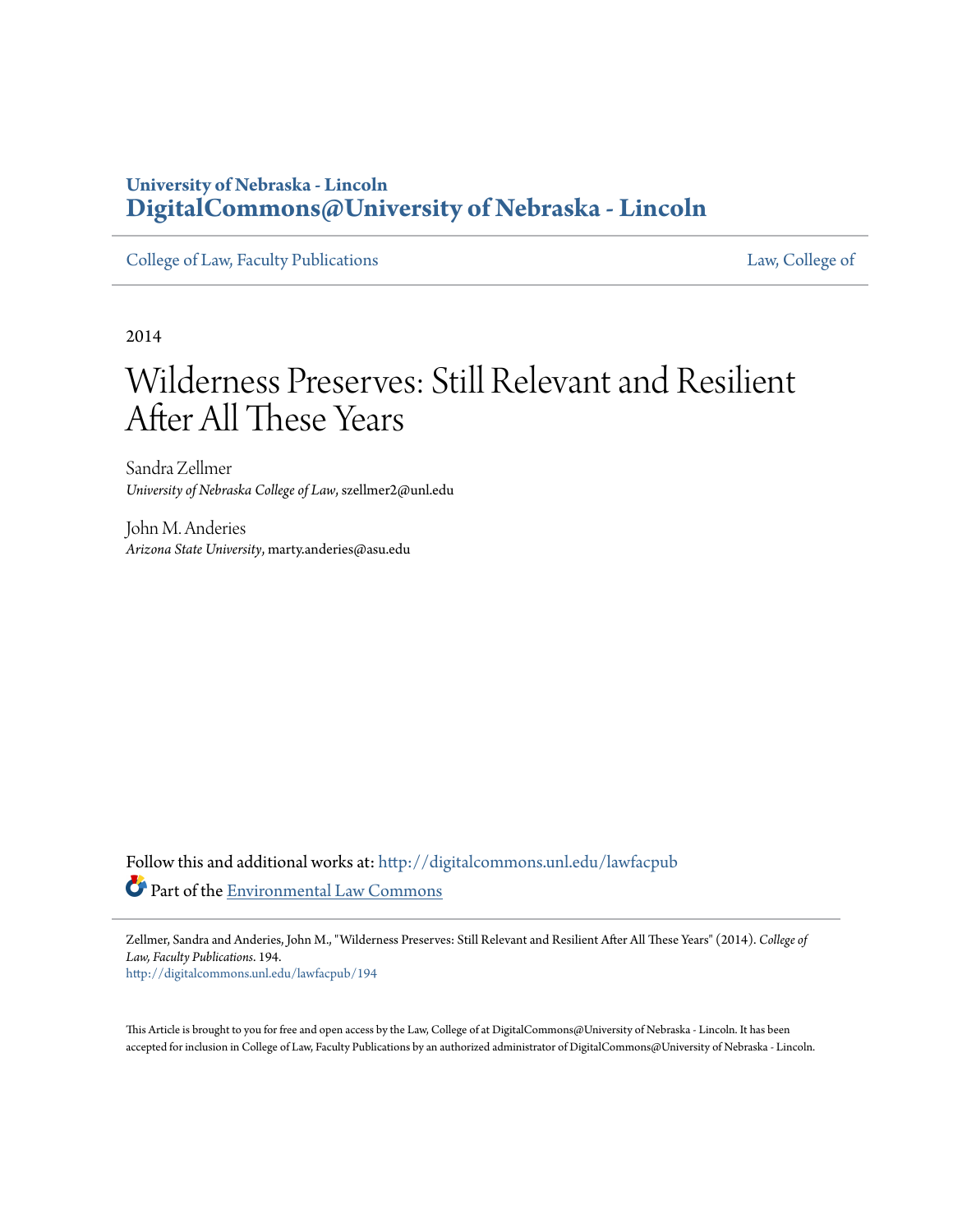# *Wilderness Preserves: Still Relevant and Resilient After All These Years* **Sandra Zellmer and John M. Anderies** *in* **SOCIAL-ECOLOGICAL RESILIENCE AND LAW Edited by Ahjond S. Garmestani and Craig R. Allen (Columbia Press 2014)**

# *I. Introduction*

Since the late nineteenth century, policymakers and conservation groups in the United States have devoted a great deal of attention to preserving natural places. (Hays 1959) Wilderness preserves, in particular, represent both the legacy of America's past—remnant patches of the vast lands occupied for millennia by Native Americans and by wild creatures and our options and hopes for a biologically and culturally resilient future. (Scott 2004) Wilderness areas provide many ecological and anthropocentric benefits, including habitat for a diverse array of species, watershed protection, carbon sequestration, recreational opportunities, beauty, and quiet sanctuary. In describing one "lovely and terrible," "harshly and beautifully colored" wild area in Utah, author Wallace Stegner explained, "We simply need that wild country . . . [f]or it can be a means of reassuring ourselves of our sanity as creatures, a part of the geography of hope." (Stegner 1960)

Stegner wrote those lines a half-century ago. Although the strategy of setting aside certain wild or natural areas has served the nation well in the past, it is not clear that it will prove to be a viable conservation strategy in the future. Scientists have sounded the alarm: rapid and dramatic changes in climate are threatening the ability of ecological communities and processes to persist. (IPCC 2007) Adaptation strategies that promote resilient local and regional ecosystem responses to climate change will be imperative. In some areas, such strategies may include active intervention to foster transitions to more resilient ecological communities. (Galatowitsch 2009) For wilderness preserves, the desire for adaptation strategies raises a compelling question: Does it still make sense to protect wilderness areas from human intrusion?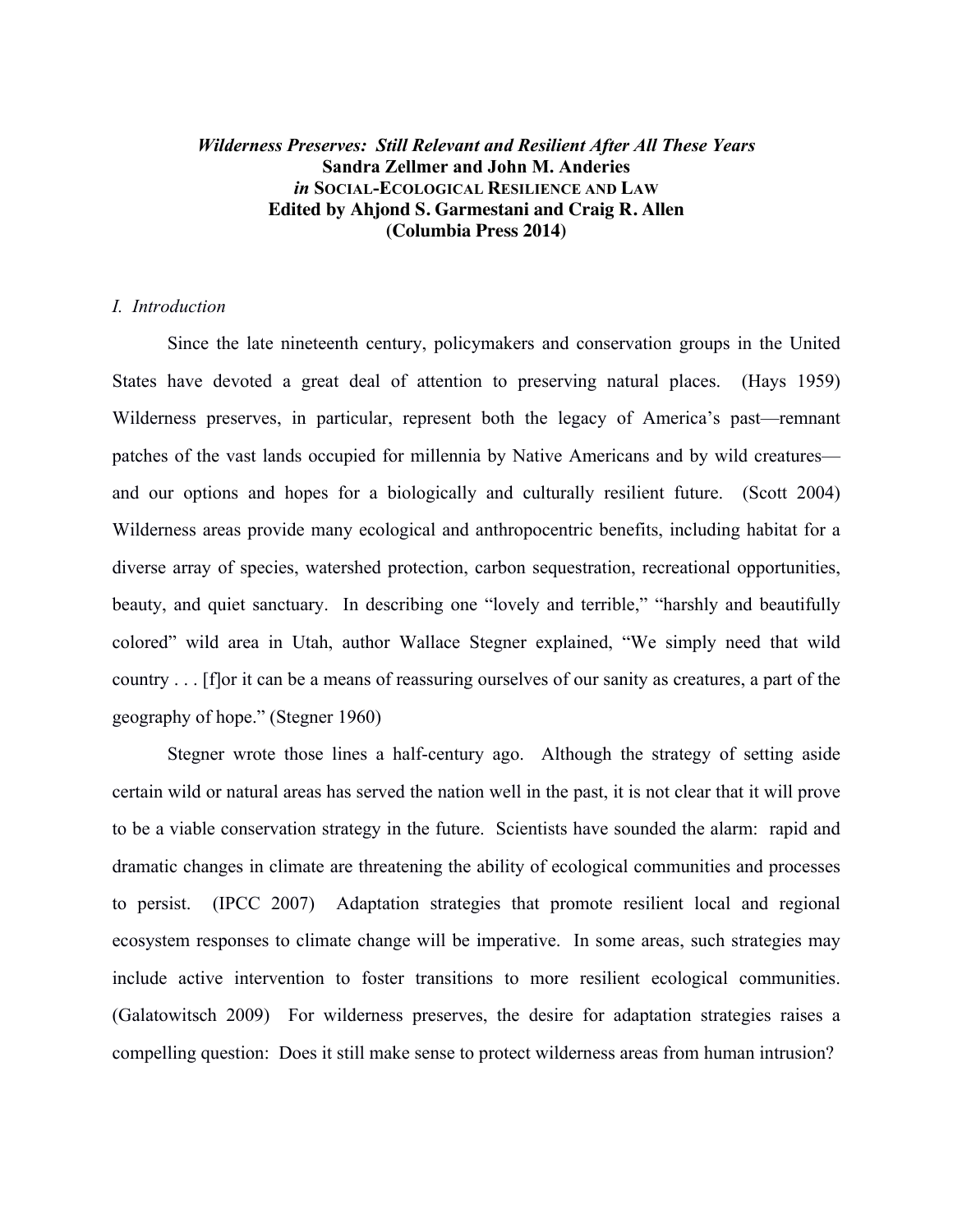This chapter explores the continuing relevance of preserving wilderness by preventing active human intervention. It concludes that the symbolic and ecological benefits of wilderness are as significant today as they were fifty years ago. Indeed, the importance of preserving wilderness areas will only increase as the climate changes. Land managers face complex challenges, however, when they are managing wilderness resources that are already degraded due to climate change or other human impacts and that may require intervention to prevent further degradation. Deciding whether and how to intervene with active management tools while maintaining the overarching "wild" values of wilderness is a difficult but perhaps not impossible task. It's a fair bet, though, that historic characteristics and variability can no longer be the primary reference points for decisionmaking, and that strategic approaches to monitoring and managing existing, expanded, and new preserves will be necessary. (Craig 2010)

We propose three threshold inquiries to be answered in the affirmative before a wilderness restoration project is undertaken. First, is there sufficient understanding about reference conditions and processes, as well as the long term effects of restoration actions? Second, is restoration even possible in a particular wilderness area, given the pervasiveness of ecological change? Finally, can humans extricate themselves within some discrete period of time and let the ecological processes indicative of pre-degraded characteristics resume functioning? If the answer to all of these questions is yes, then it may be acceptable to prioritize the need of the natural system for active restoration-oriented interventions over society's need to keep wilderness areas wild and untrammeled.

# *II. Naturalness and Wilderness*

The Wilderness Act of 1964 is widely known as one of the nation's preeminent preservation statutes. (Rodgers 1994) Today, federally designated wilderness areas are found within each major category of federal lands—National Forests, National Parks, Wildlife Refuges, and public lands managed by the Bureau of Land Management. There are nearly 700 federally designated wilderness areas in 44 states, covering 109 million acres of land or around five percent of the U.S. land base. (Gorte 2008) About 75 percent of the wilderness in the lower 48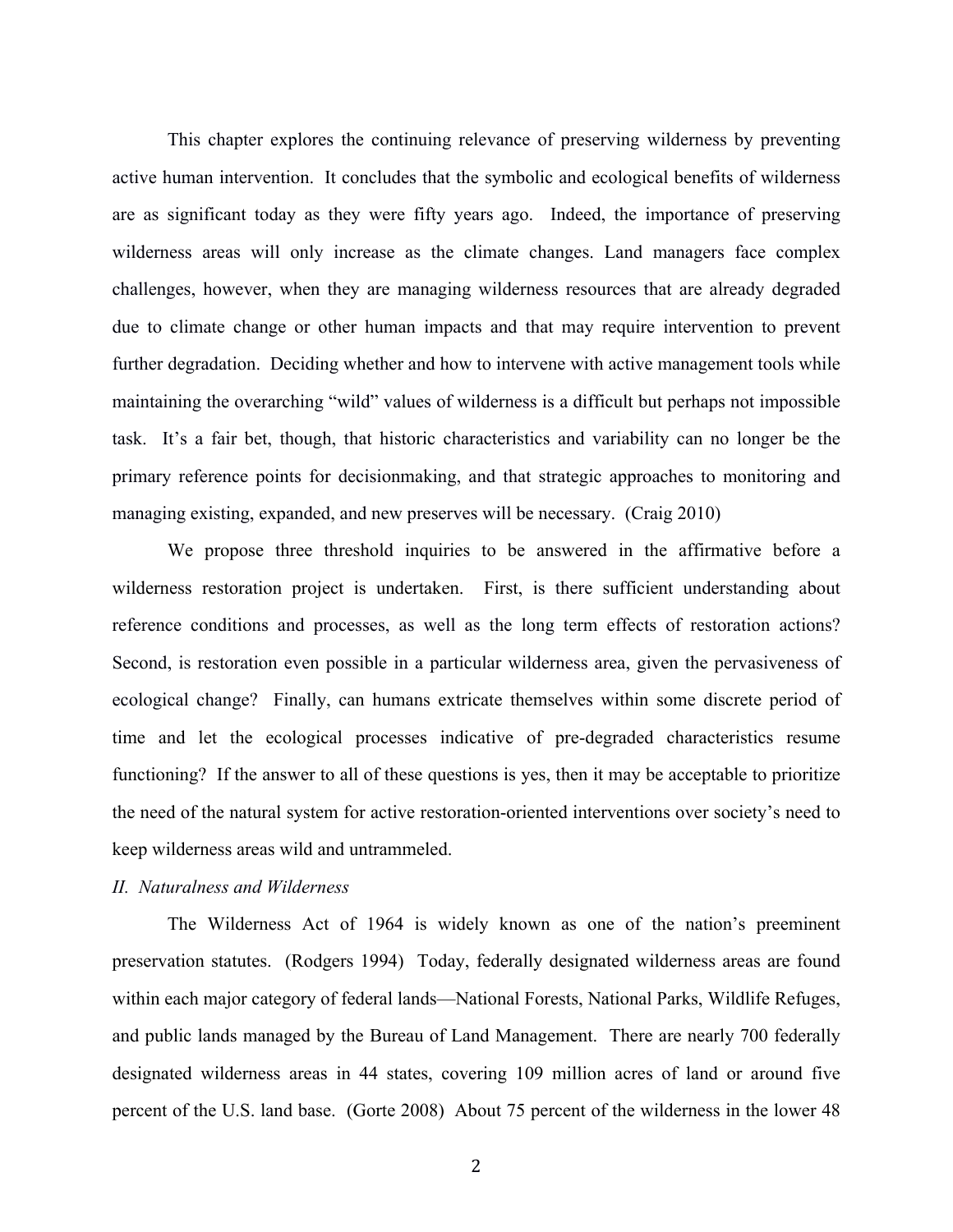states is located within only five ecoregions—one desert ecoregion, the Mojave Desert of California, and four high elevation ecoregions: the Rocky Mountains, California's Sierra Nevada Mountains, and the Cascade Mountains of the Pacific Northwest. (Wilderness Society 2011)

Over the years, the Wilderness Act has been remarkably stable and robust, with few legislative revisions to its substantive requirements. The Act is so well loved that, as Professor Bill Rodgers notes, it is "virtually repeal-proof." (Rodgers 1994) During almost every congressional session since 1964, new wilderness areas have been added to the system or existing areas have been expanded. Once established, Congress rarely de-designates wilderness areas, although it occasionally authorizes land exchanges that release land from wilderness study. (Scott 2004).

The Wilderness Act directs that a wilderness area must be "protected and managed so as to preserve its *natural conditions*." (Wilderness Act § 1131(c)) Neither "natural" nor "wild" is specifically defined in the Act. "Natural" is commonly understood as "produced or existing in nature," as opposed to artificial or human-made. (Merriam-Webster's Collegiate Dictionary 2003.) In ordinary parlance, "wild" means free, untamed, autonomous, and "in a state of nature." (*Id.*) The principal author of the Wilderness Act, Howard Zahniser, defined the term "wild" as "untrammeled": *"not subject to human controls and manipulations that hamper the free play of natural forces.*" (Zahniser 1959) The Act specifies that only those lands retaining a "primeval character and influence," which are "affected primarily by the forces of nature, with the imprint of man's work substantially unnoticeable," qualify as wilderness. (Wilderness Act §  $1131(c)$ 

Because federal wilderness areas are to remain both natural and free of human manipulation, wilderness designations impose the most restrictive management directives in federal law, far more so than the directives that apply to National Parks, National Forests, Wildlife Refuges, and other federal land categories. (Wilderness Society 2003) In fact, when surveyed about their ability to implement climate adaptation policies, federal land managers

3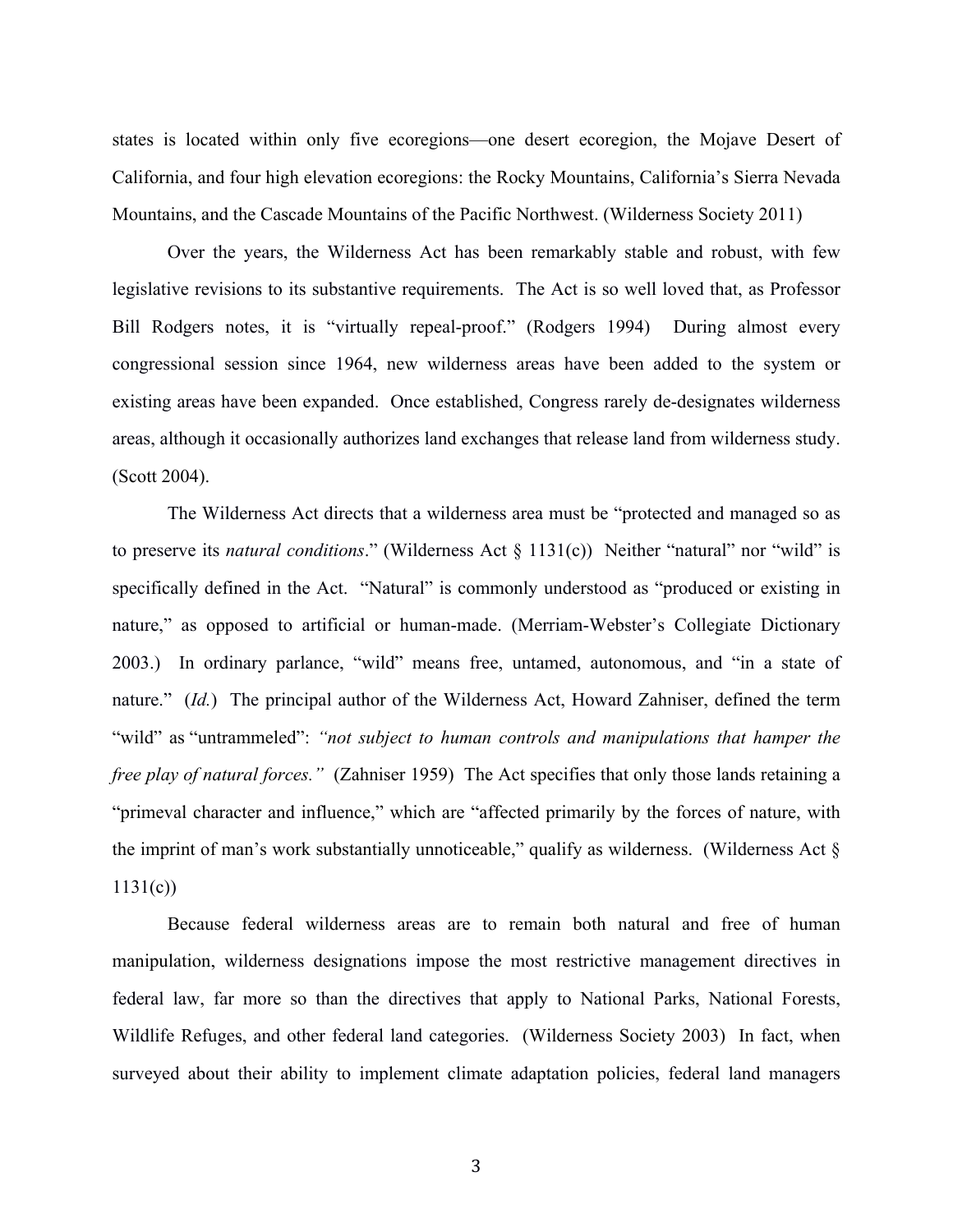indicated that the constraints imposed by the Wilderness Act could act as a potential barrier. (Jantarasami 2010)

While the congressional mission for the National Park System provides the closest analogy to the Wilderness Act's mission, even the national parks (non-wilderness areas of parks, that is) are managed quite differently than wilderness areas. The National Park Service Organic Act of 1916 provides that "the fundamental purpose" of parks is two-fold: "to conserve the scenery and the natural and historic objects and the wild life therein *and* to provide for the enjoyment of the same in such manner and by such means as will leave them unimpaired for the enjoyment of future generations." (National Park Service Organic Act 1916) (emphasis added) Congress began setting aside federal public lands as national parks for conservation and recreational purposes in 1872 with the establishment of Yellowstone National Park. (Act of Mar. 1, 1872) There is an elemental distinction between parks like Yellowstone and wilderness areas, however; there can be no permanent roads in wilderness areas, and motorized or mechanized means of transportation are generally prohibited in wilderness areas but are quite common—even prevalent—in national parks. The absence of roads and motors is the hallmark of wilderness, distinguishing wilderness areas from all other categories of federal as well as state and private land.

To ensure that natural conditions and wild characteristics are preserved, the Wilderness Act imposes a variety of management restrictions. Specifically, as noted above, the Act prohibits most roads, and it also forbids motor vehicles, motorized equipment, mechanical transport, aircraft landings, and structures or installations, "except as necessary to meet minimum requirements for the administration of the area." (Wilderness Act  $\S$  1133(c)) Does this mean that land managers must stand back while wilderness areas "evolve in whatever direction Nature chooses (be free-willed) . . . regardless of pre-existing condition or future consequences"? (Sydoriak 2000) Not necessarily. As the Ninth Circuit Court of Appeals observed, "Congress did not mandate that the Service preserve the wilderness in a museum diorama, one that we might observe only from a safe distance, behind a brass railing and a thick glass window."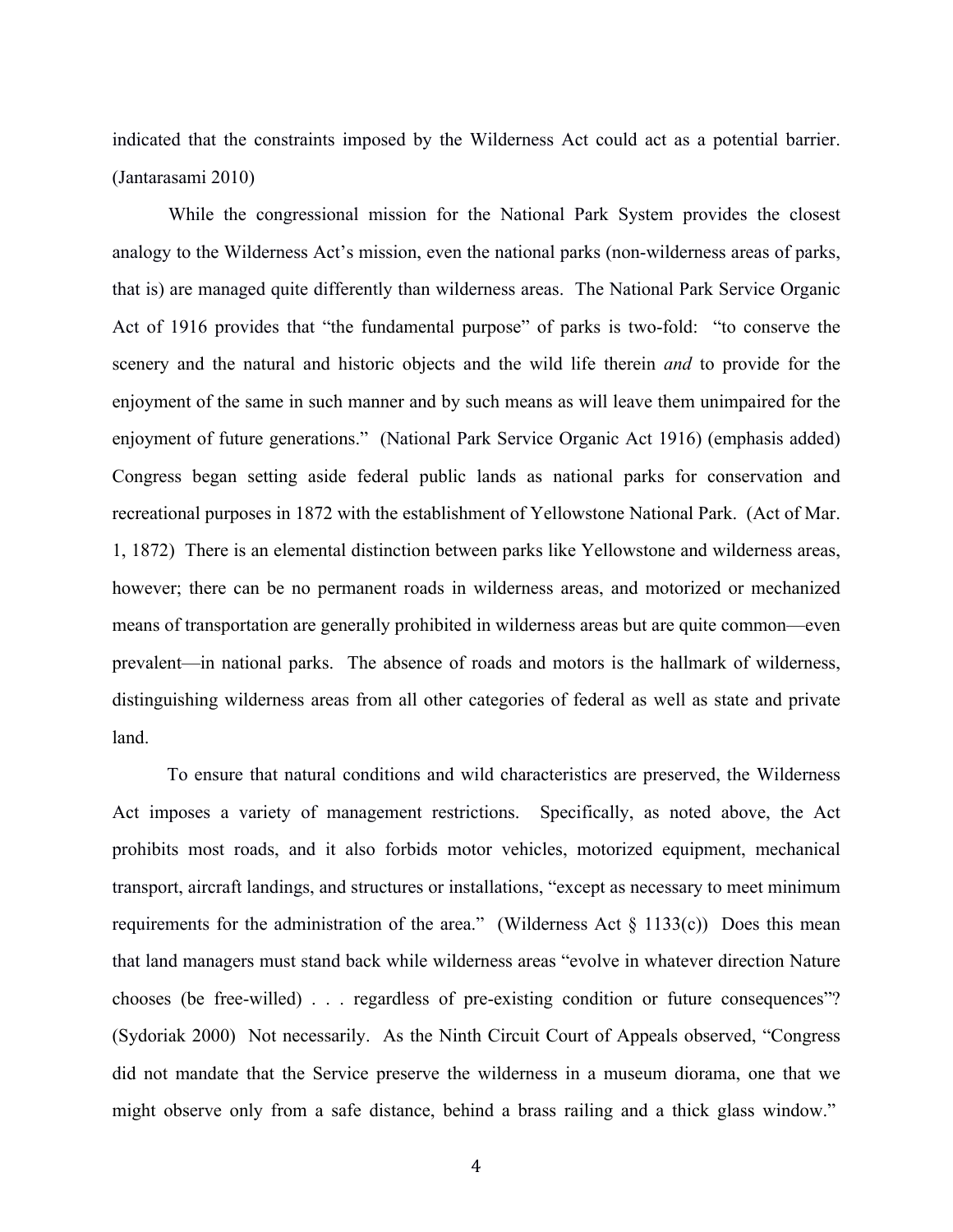(Wilderness Watch 2010) Rather, wilderness is to be "made accessible to people, 'devoted to the public purposes of recreational, scenic, scientific, educational, conservation, and historical use.'" (*Id.;* Wilderness Act § 1133(b)) In addition to limited use of motorized or mechanical measures "as necessary to meet minimum requirements for the administration of the area," the Act also authorizes "such measures . . . as may be necessary in the control of fire, insects, and diseases, subject to such conditions as the Secretary deems desirable." (Wilderness Act  $\S$  1133(d)(1)) *III. Climate Threats to Naturalness and Wildness*

In the mid-twentieth century, when the Wilderness Act was passed, preventing active manipulation of land and natural resources within this one special category of federal lands made good sense. The human population was growing, and Americans were becoming more affluent and had more free time and the means to travel to remote areas and to recreate with all sorts of mechanical or motorized devices. Meanwhile, industrialization—large-scale mining and pollution from a wide range of activities—was becoming more widespread and, in many cases, more destructive. In 1964 and in the next few decades, creating and maintaining a system of untrammeled, natural preserves seemed attractive and even critical. In the twenty-first century, however, the changes wrought by climate change are making some question whether maintaining wilderness areas will be possible in the future, and whether devoting resources to such an effort makes any sense. (Galatowitsch 2009; Camacho 2011) Moreover, even if the effort is made, its not at all clear that it will be possible to keep something both wild—untrammeled and unmanipulated—and natural—exhibiting only those processes and functions that would be found in nature absent human influence. (Cole 2001)

For some if not most areas, a dramatically warming climate creates a "no analog" future. (Williams 2007; Ruhl 2008) Although land managers might look to existing ecological conditions, processes, and functions in southern or low elevation areas to predict future conditions, processes, and functions in northern or high elevation areas and to plan future scenarios and management responses (Galatowitsch 2009), bringing climate models down to the fine-scale level needed to make timely on-the-ground management decisions may seem little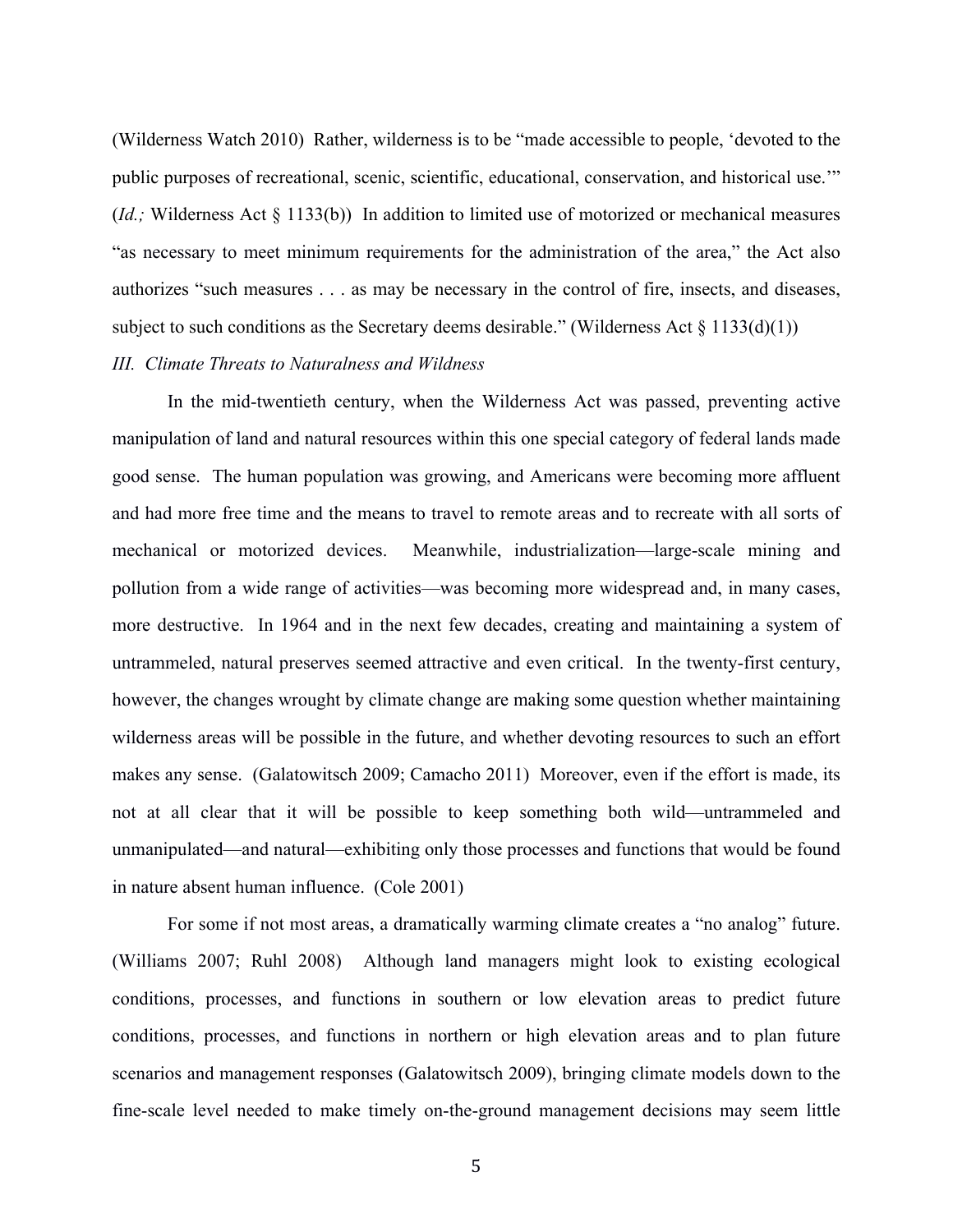better than reading tea leaves. Precipitation patterns, vegetative shifts, species migration and invasions, wind, and soil composition are likely to change in unpredictable ways.

Temperature increases in the American West—where most wilderness areas exist—are likely to be even greater than the projected 3° to 10°F worldwide increase by the end of the century. (Saunders 2005) Storms, floods, drought, fire, disease, insect infestation, and species invasions are likely to become more severe and widespread. Some scientists believe that the effects will be most intense at higher elevations, including alpine and sub-alpine wilderness areas. As a result, the natural ecological characteristics that set an area apart and qualified it for wilderness designation will almost certainly change over time as glaciers melt and precipitation patterns change. Examples include the following:

*Diminished snowpack and earlier snowmelt.* More winter precipitation will fall as rain instead of snow, periods of snowpack accumulation will be shorter, and earlier springtime warming will melt snowpacks earlier in the year. Peak flows will occur sooner than the current situation of early to mid-summertime peak flows, and this may cause severe flooding and soil erosion downstream in the spring as well as diminished water supplies later in the year. (Saunders 2005; U.S. Global Change Research Program 2003) *Increased evaporation, erosion, and dust.* Higher temperatures will cause greater evaporation from reservoirs, lakes, and streams, and will also cause soil dryness, loss of

vegetation, and erosion. More dust and other airborne particulate matter will result in more air pollution and reduced visibility. (Munson 2011)

*Fire.* A warmer climate will lead to more frequent and more severe fires and a longer fire season in the West. Scientists with the U.S. Forest Service Climate Change Resource Center believe that relatively modest changes in mean climate will lead to substantial increases in area burned. For a mean temperature increase of 4°F, annual area burned by wildfire is expected to increase by as much as five-fold. Ponderosa pine forests at midto high elevations are already facing much harsher fire regimes due to fire suppression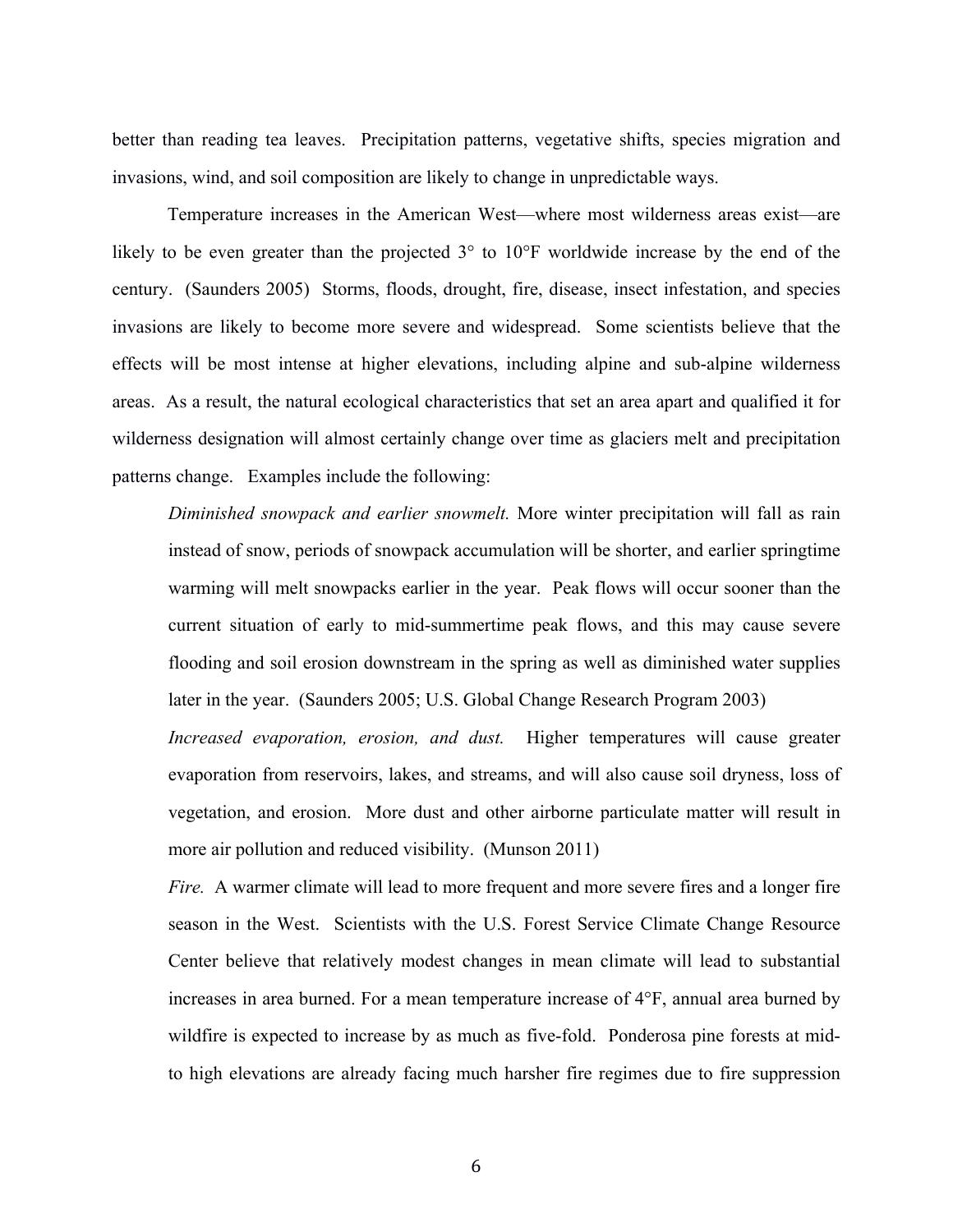and drought. Crown fires in these forests will cause extensive tree mortality, severe soil erosion, and nutrient losses. (McKenzie 2004)

*Disease and infestation.* Plant diseases and insect infestations are strongly influenced by weather and climate. Heat and drought can stress and overwhelm the physiological capability and structural integrity of plants. Climate change, coupled with invasive species and fire suppression, creates conditions conducive for devastating forest diseases and infestations. (Neilson 2008)

*Shifting ranges and extinctions.* Scientists have already begun to observe shifts in the ranges of plant and animal species in the last century. Some species have climbed upward in elevation or migrated toward the North or South Pole as they seek areas within their temperature tolerances. New species have colonized cooler regions, including sea anemones in Monterey Bay and lichens and butterflies in northern Europe. Based on studies of over 1,700 species, Parmesan and Yohe found "highly significant, nonrandom patterns of change in accord with observed climate warming in the twentieth century, indicating a very high confidence (.95%) in a global climate change fingerprint." (Parmesan and Yohe 2003) But some species, such as the Arctic fox, are occupying a smaller range they have nowhere cooler to go. (Parmesan 2005) In a 2004 paper in *Nature,* scientists concluded that climate change could shrink the ranges of 15 to 37 percent of all species so drastically that they would be "committed to extinction." (Thomas 2004) It is not possible to place the blame solely on climate change because other variables like habitat destruction due to development also play a role, but it seems more likely than not that a warming climate is a substantial factor in these rapid changes. (Ruhl 2008)

#### *IV. Human Threats to Naturalness and Wilderness*

Climate change is not only changing the composition of existing wilderness preserves, but it may also increase human pressure to intervene and alter ongoing processes in hopes of mitigating adverse effects or adapting to them. For example, there may be more pressure to log forests to contain fire, disease, and infestation, to eradicate invasive species with mechanical or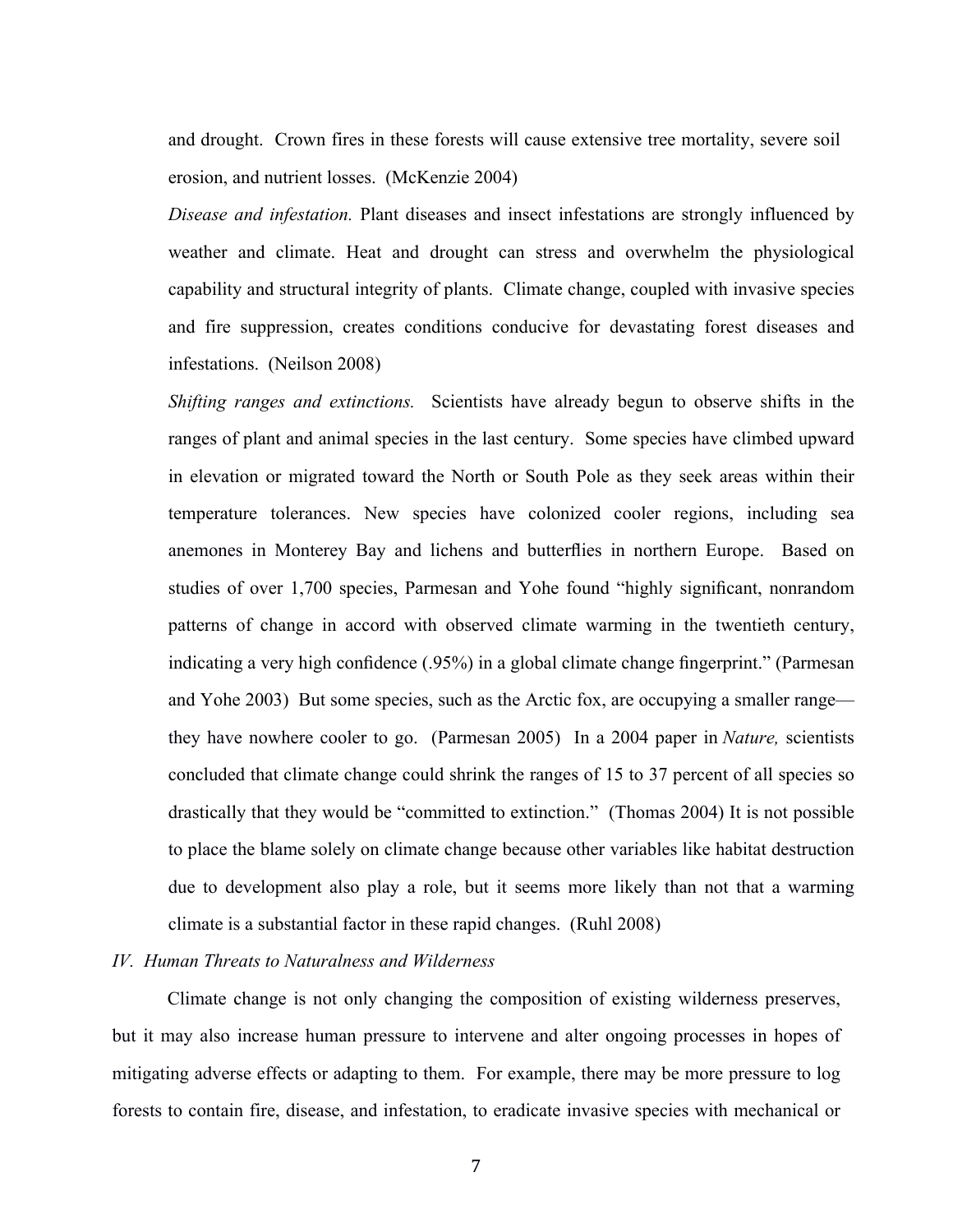chemical treatments, to provide artificial water supplies to imperiled species, to reintroduce native species into historic ranges that they no longer occupy, and to translocate non-native imperiled species to cooler, higher elevations in wilderness areas. (Landres 2010) Some of these activities are under consideration and, in some regions, are already underway.

*Logging and other vegetation management.* Wilderness managers and owners or managers of adjacent lands may push for more logging or other measures to "fire proof" forests and to inhibit the spread of disease and insect infestation. Other proposed strategies to combat disease and infestation include planting disease resistant trees (hybridized or genetically modified), using pesticides and fungicides, and introducing nonnative insect predators. (Cole and Yung 2010)

*Artificial water deliveries.* As precipitation patterns change and droughts become more frequent and persistent, wilderness managers may resort to artificial delivery systems to provide water to imperiled species. When bighorn sheep populations began to decline in the Kofa National Wildlife Refuge and Wilderness of southwest Arizona, the U.S. Fish and Wildlife Service (FWS) built a number of water tanks, or guzzlers, within the wilderness area. FWS personnel, in partnership with the Arizona Game and Fish Department, maintain and monitor the tanks. Comprised mostly of aerated PVC pipe buried underground and designed to catch rainwater and channel it into concrete weirs or troughs, each system is capable of holding approximately 13,000 gallons of water. During droughts, refuge personnel transport water to the structures using motorized vehicles and equipment. (Wilderness Watch 2010)

*Eradicating invasive species.* Land management agencies sometimes engage in eradication programs in wilderness areas involving shooting, trapping, poisoning, burning, and other measures. Non-native fish species have been a recurring target for rotenone applications in wilderness streams and lakes, and these types of efforts are likely to increase as managers attempt to mitigate or adapt to the effects of climate change. (U.S. Dept. of Agriculture Forest Service 2010; U.S. Dept. of Interior 2010))

8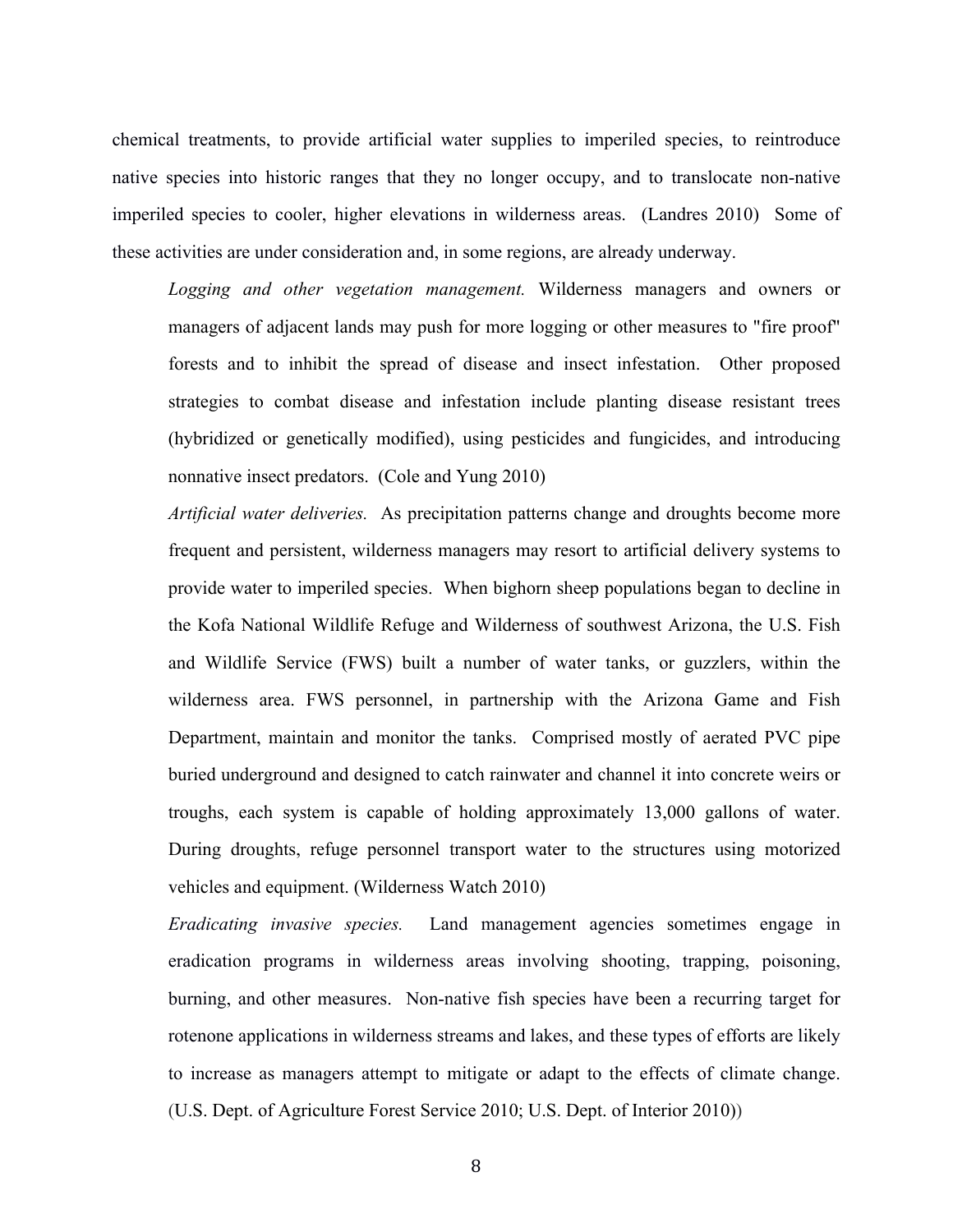*Reintroducing native species.* Reintroductions of species that historically occupied wilderness areas but that no longer persist in those areas have already occurred and may be expected to continue. Examples include aerial stocking of cutthroat trout in wilderness lakes and streams cleared of other species through the use of rotenone. One of the most controversial reintroductions involves the Rocky Mountain gray wolf, which had been nearly extirpated throughout the Rockies by human depradation in the early twentieth century. Pursuant to an Endangered Species Act recovery plan, wolves were captured from viable populations in Canada and released into the Greater Yellowstone Ecosystem in the mid-1990s. Recently, a federal court in Idaho approved the use of intrusive monitoring techniques—helicopters—to inventory and track reintroduced wolves and their offspring in wilderness areas. (Wolf Recovery Fnd. 2010)

*Assisted migration.* Climate-sensitive species may be subject to assisted migration or translocation proposals. Potential climate refugees include the American pika, bighorn sheep, eastern red wolves, San Bernardino flying squirrels, white-tailed ptarmigans, coldwater trout and other fish species, arroyo toads, checkerspot butterflies, and white bark pine. Pika, for example, have historically resided at 5,700 feet elevation, but in recent decades they have crept uphill an additional 2,000 feet. In California and Nevada, they are running out of room to climb. The high peaks and cooler temperatures of wilderness areas in the northern Rockies of Colorado, Wyoming, Montana, and Canada may seem like an attractive new home, but the pika will need help getting there.

# *V. Conservation Implications, Resilience and Adaptive Management*

Given the rapid changes occurring on the landscape, land managers and scholars alike have debated whether the idea of wilderness is an "anachronism" doomed to extinction. (Landres 2008) Even in the 1960s, when the Wilderness Act was passed, wilderness designations were subject to criticism for "locking up" federal lands and making them off-limits to all but low-impact recreational uses. Other critics have focused on the lack of continuing ecological relevance. It is true that most wilderness areas were chosen for reasons other than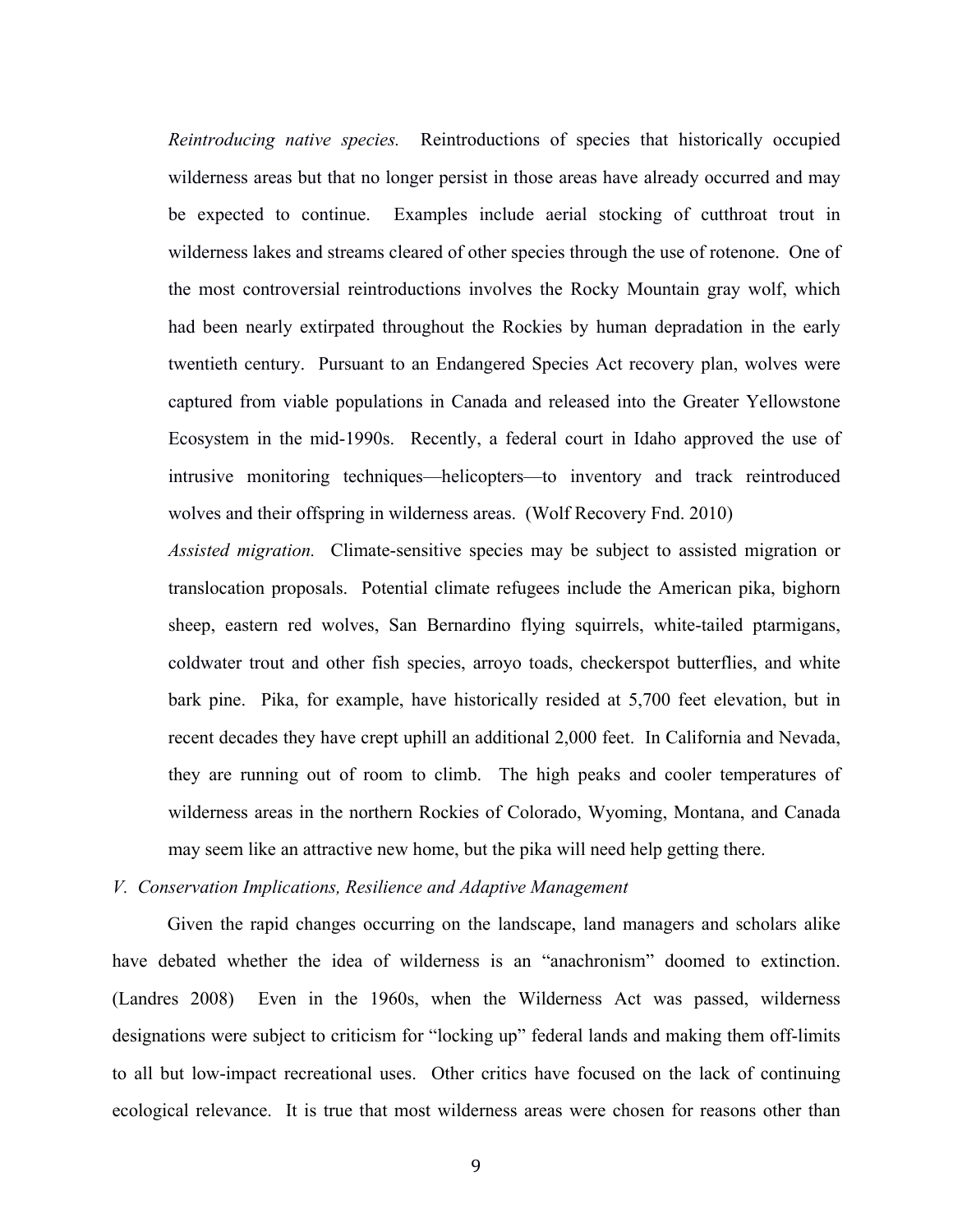their biological amenities. Unlike the National Wildlife Refuge System and some other types of preserves, the wilderness system was not designed to ensure that areas with the most biodiversity potential are included within the system; rather, Congress was more concerned with recreational and aesthetic virtues. (Foreman 1998; Callicott 1998) "Consequently, the wilderness system generally protects scenic areas of 'rock and ice' rather than wetlands, grasslands, and other more biologically productive but less visually spectacular areas." (Zellmer 2004) Arguably, the failure to prioritize scientific criteria in designating wilderness areas has resulted in an "artificial human construct" that provides "a cursory snapshot of wild lands frozen in time." (Zellmer 2004) This circa-1960 mindset plays out in the management directives expressed in the Act, which assume that a preserved ecosystem will remain in a desired, steady-state condition. We have since learned that disturbance and change is not only inevitable it is also elemental in maintaining ecological integrity. What, then, can a system of wilderness preserves do in terms of promoting biological diversity and ecological resilience? More to the point, should Congress revise the Wilderness Act to enable managers to employ active adaptive management to promote resilience rather than wild or natural, albeit historic, characteristics?

Scientists have begun to emphasize resilience—the capacity of an ecosystem to tolerate and adapt to disturbances without collapsing into a qualitatively different state—as a replacement for our present stationarity-based approaches that assume that natural systems fluctuate in a predictable way and that strive to keep ecosystems within the historic range of variability. (Holling 1973; Folke 2004) As a conservation strategy, resilience has gained some ground in Congress in recent years. The 2009 Waxman-Markey climate bill passed by the U.S. House of Representatives is a lead example. The bill highlights resilience as a key concept for managing natural resources. It defines resilience as the "ability to resist or recover from disturbance [in order to] preserve diversity, productivity, and sustainability." (H.R. 2454) Although this bill has not been passed, it indicates that Congress is increasingly aware of the need for new conservation approaches.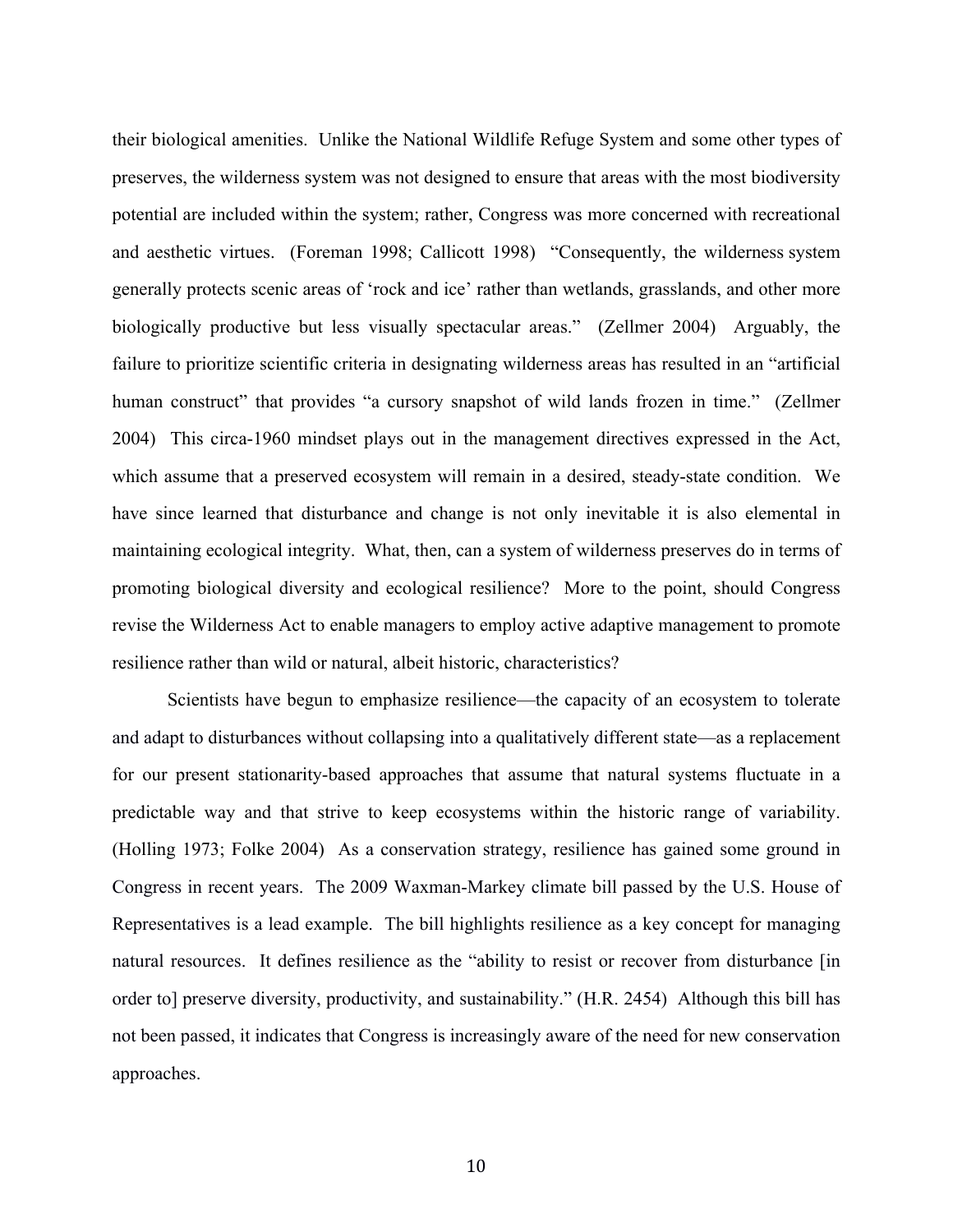In recognition of the complexity of ecosystem interactions, resilience theory emphasizes adaptation, flexibility, change, and transformation—concepts that seem antithetical to conservation strategies that insist on the ironclad preservation of areas perceived to be "wild" or "natural." It is not clear that the ecological and social values of wilderness can continue to be met if a greater degree of interactive management is proscribed.

On the scientific side of the ledger, wilderness matters, and the scientific values of many protected wilderness areas will remain intact despite climate change. According to scientists in the U.S. Forest Service—an agency that was once the most outspoken opponent of official wilderness designations—wilderness areas will play an even more critical role in the future. First, wilderness areas provide "baseline" places where ecological lessons can be learned and used to test more intensive adaptation strategies implemented in other areas. In addition, wilderness and other protected areas will continue to provide key ecosystem services such as clean air and water. Roadless areas like wildernesses will also provide undisturbed migration corridors and large blocks of contiguous habitat for climate-threatened species. High altitude wilderness areas also provide elevation gradients in landscapes that have become increasingly fragmented by roads and other development. Increasing connectivity by designing and protecting wildlife corridors and reducing human made barriers such as roads and fences and increasing the number of reserves, especially large protected areas connected by smaller reserves, are among the top climate change adaptation priorities recommended in the scientific literature. (Heller 2009)

Moreover, our current track record for "ecosystem engineering" has been less than stellar. Even when decisionmakers have had the best of intentions and generous funding, their efforts to restore natural features and functions that were degraded or destroyed by development have been spotty. There have been at least as many missteps as successes in the Florida Everglades, the Missouri River, and the late successional reserves and key watersheds of the Pacific Northwest forests. (Zellmer 2009) When it comes to translocating species into novel habitats through assisted migration efforts, ecosystem engineering is even trickier and even less likely to succeed.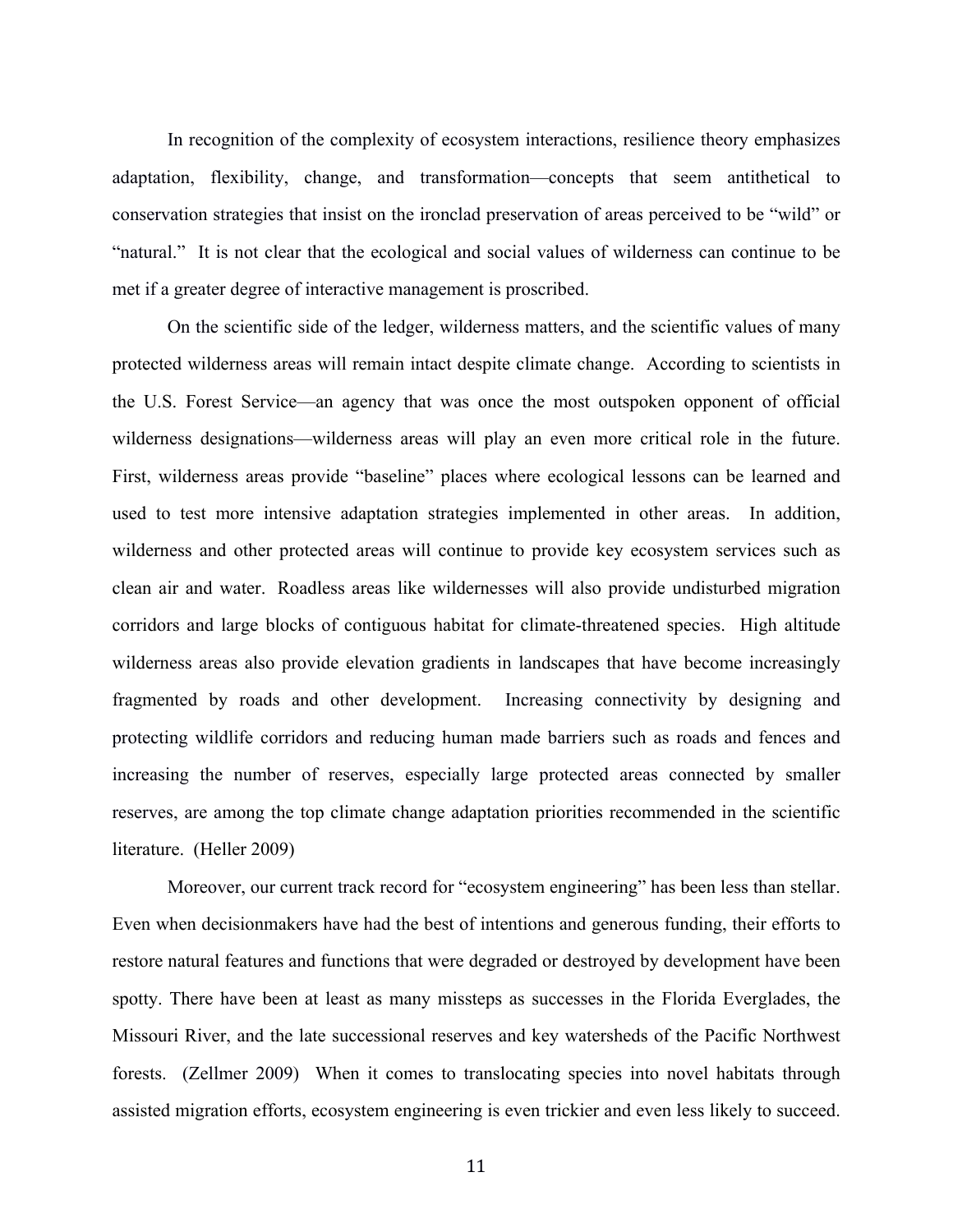Selecting or designing new habitats that will be viable for communities of animal and plant species that have never lived together before and that have incredibly complex life-cycle needs would seem to require god-like knowledge and foresight. Our record for ensuring that intentionally translocated species do not themselves become invasive nuisance species is at least as poor as our ecological restoration track record. (Pimental 2000) Dramatic changes in climate will make our predictive challenges even greater. Active management interventions that upset natural functions and processes in wilderness areas might turn out to be catastrophic.

The social values of wilderness weigh against human-generated manipulations as well. The unique spiritual and symbolic attributes of leaving a few places on earth wild and untouched are unparalleled. No other type of federal, state, or private land can provide the renewal, solitude, and peace found in an area of roadless, non-motorized wilderness. These values are becoming ever more important as we become ever more technologically-driven and connected to cellular towers and satellites and therefore less reflective and less humble in our everyday lives. (Nagle 2005) As Howard Zahniser famously said, we should be guardians of wilderness, not gardeners. (Zahniser 1963) A federal judge carried Zahniser's analogy forward into caselaw: "Nature may not always be as beautiful as a garden but producing gardens is not the aim of the Wilderness Act." (Minnesota Public Interest Research Group 1975)

That said, there may be limited instances when managers should actively intervene to protect or restore unique, irreplaceable wilderness characteristics that have been degraded by human activities. The challenge lies in determining *when* such an instance exists. There are at least three threshold inquiries to be answered in the affirmative before a wilderness restoration project is undertaken. First, is there sufficient understanding about reference conditions and processes, as well as the long term effects of restoration actions? Second, is restoration even possible in a particular wilderness area, given the pervasiveness of ecological change? In other words, will intervention more likely than not improve the functioning and integrity of the ecosystem, including its biological, chemical, and geophysical characteristics? (Landres 2004) Third, can humans extricate themselves within some discrete period of time and let the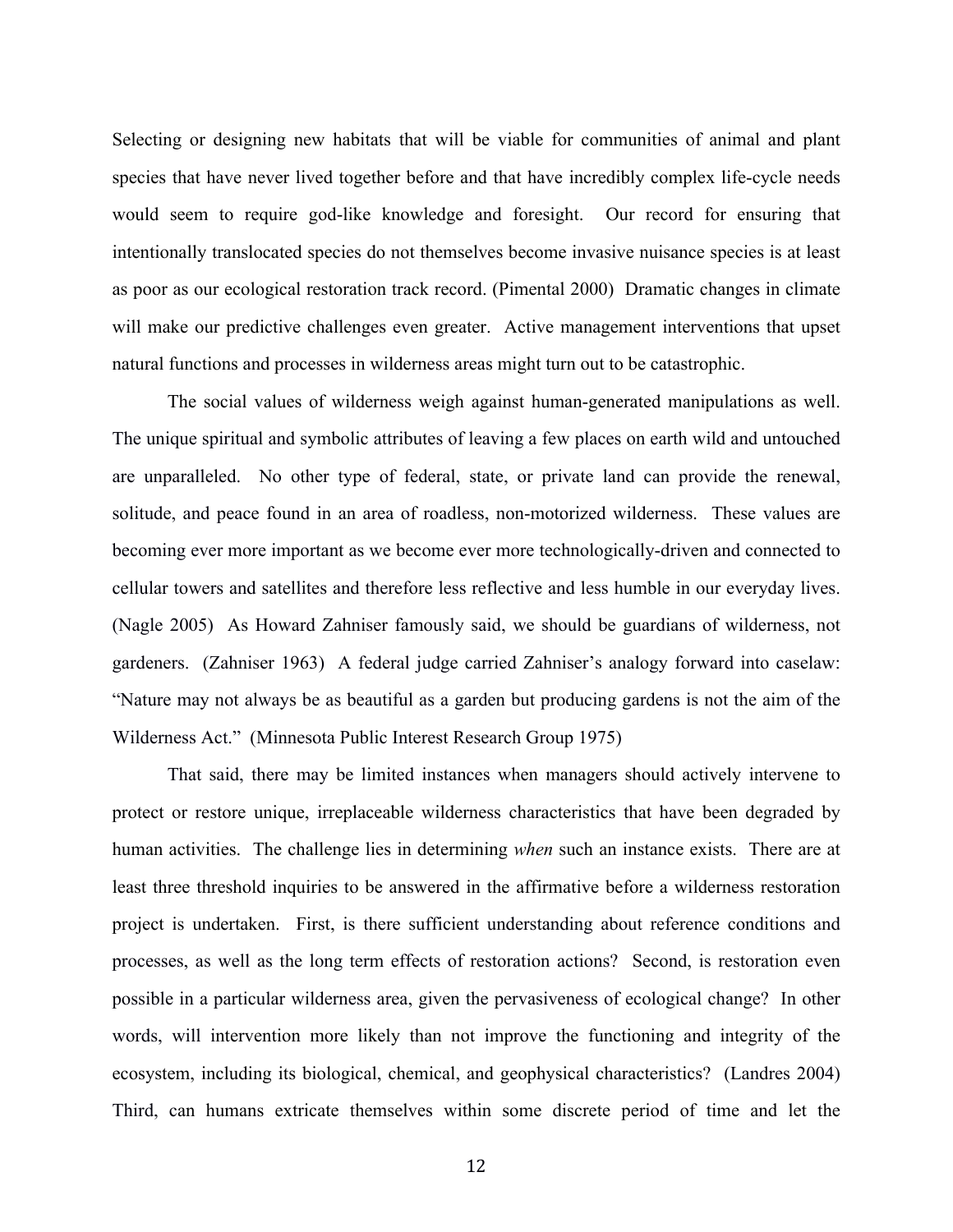ecological processes indicative of the pre-degraded characteristics of the wilderness area resume functioning? That is, is there a clear exit strategy—a viable end point, based on identifiable and measurable benchmarks? If the answer to all of these questions is yes, then it may be acceptable to prioritize the need of the natural system for some sort of active intervention to restore ecological functions and processes over the social need to keep wilderness areas perfectly wild and untrammeled.

The National Park Service has undertaken a potentially representative restoration project in Bandelier Wilderness in northern New Mexico. Although the area had been occupied and used for centuries by ancestral Pueblo people, historical data indicates that there was good grass cover and widely spaced, healthy woodlands of piñon and juniper trees. With Euro-American settlement in the nineteenth century, however, came fire suppression and heavy sheep and cattle grazing. President Woodrow Wilson established Bandelier National Monument in 1916 to preserve and protect the area, especially "prehistoric aboriginal ruins" of "unusual ethnologic, scientific, and educational interest." (Proclamation 1916) When Congress took the additional step of designating 23,000-acres (about two-thirds) of the Monument as the Bandelier Wilderness in 1976, the ecological characteristics of the area were by no means pristine and various signs of human occupation remained. (Pub.L. 94-567 1976) By the turn of the twentyfirst century, overgrazing and fire suppression had caused "unprecedented change" in Bandelier's piñon-juniper woodlands. An ecological threshold had been crossed. Preventing grazing and other anthropocentric activities would not promote vegetative recovery or curtail soil erosion. Without active management intervention to restore understory plants and to stabilize soils, further deterioration of ecological function would be "highly persistent and irreversible." The Park Service predicted that some areas could lose *all* remaining soil within the next century. (Sydoriak 2000)

Studies in the late 1990s indicated that thinning some trees and using the cut branches as a slash "erosion blanket" on exposed soils generated a three-fold increase in understory cover and a dramatic reduction in erosion. With these studies in mind, the Park Service prepared an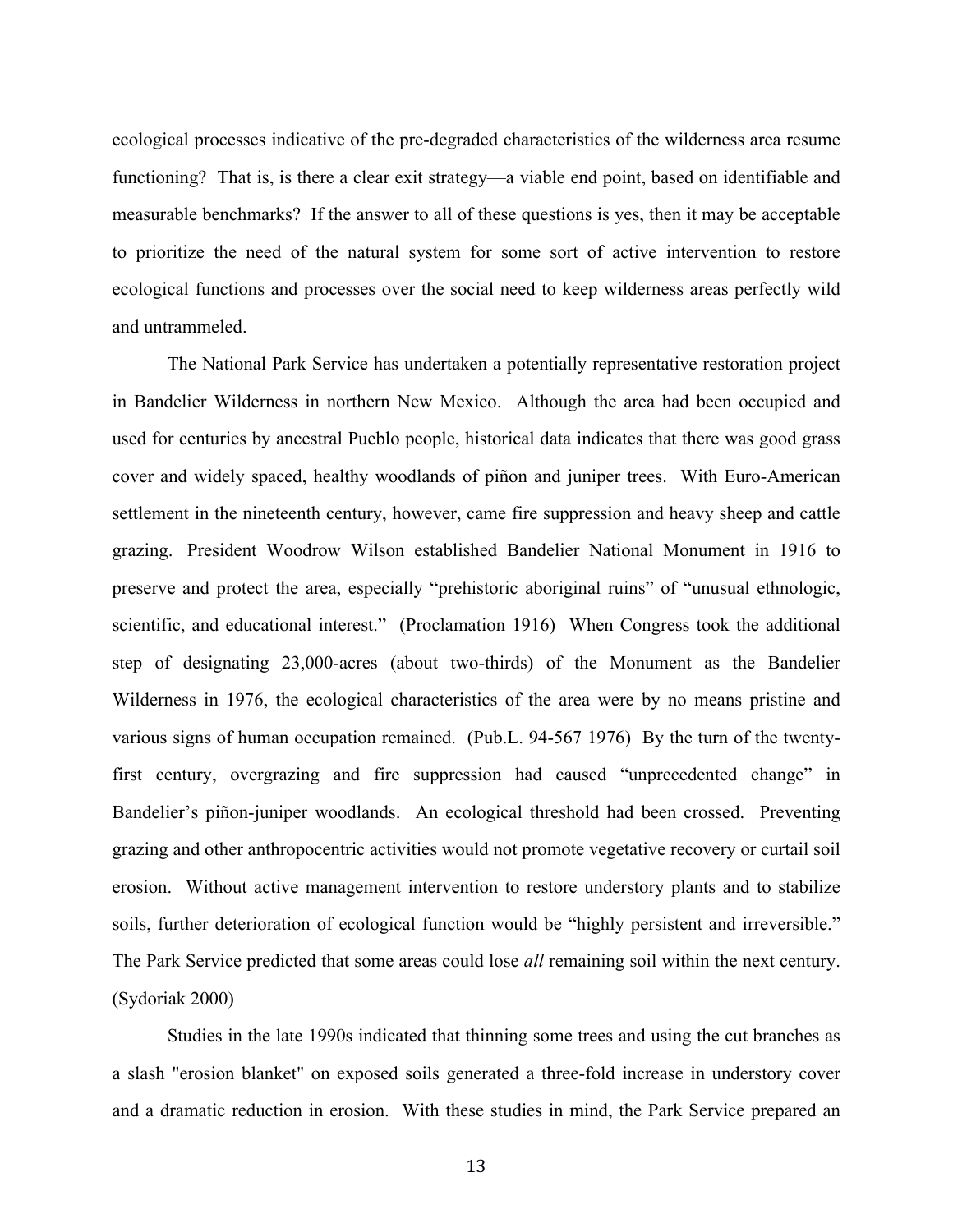Environmental Impact Statement and adopted a restoration plan in 2007. The plan involves cutting small diameter trees and scattering branches on bare soil on about 4,000 acres within the Bandelier Wilderness. The Park Service decided to use chainsaws, stating that "treatment of such a large area would be infeasible without the use of motorized equipment, and that impacts to monument resources would be substantially reduced through the use of this equipment." (National Park Service 2007) The agency will use hand tools, however, near habitat that could be or is occupied by sensitive or federally listed species. To minimize impacts, the work will take place in the winter when peregrine falcon, bald eagle, and Mexican spotted owl have not yet begun to nest, soils are drier, and fewer visitors are present. Work camps within a three-hour walking distance from Bandelier headquarters will be supplied by mule pack trains. Those in more remote locations will get supplies via helicopter drops, but there will be no landings in the wilderness. For a period of time after the restoration work is completed, prescribed fire may be used to maintain mechanically thinned areas and to promote long term recovery. Park Service staff will monitor each area's response to the restoration activities and will use the information gathered from the treated sites to modify future actions if warranted. (National Park Service 2007)

The thinning/slash option selected by the Park Service was deemed the environmentally preferred alternative, that is, the alternative that "causes the least damage to the biological and physical environment; it also means the alternative which best protects, preserves, and enhances historic, cultural, and natural resources." (Council on Environmental Quality 1987) While the use of hand tools for all of the work would be less intrusive than chainsaws, the Park Service found that it would take twenty times longer to accomplish the restoration and therefore result in substantially greater loss of soils, vegetation, and cultural resources. Likewise, under the no action (no intervention) alternative, ecological degradation would worsen, "with major adverse impacts to the naturalness aspect of wilderness character." (National Park Service 2007)

Why might active restoration be appropriate in Bandelier while it may not be elsewhere? The Bandelier plan appears to meet the wilderness restoration criteria outlined above. First,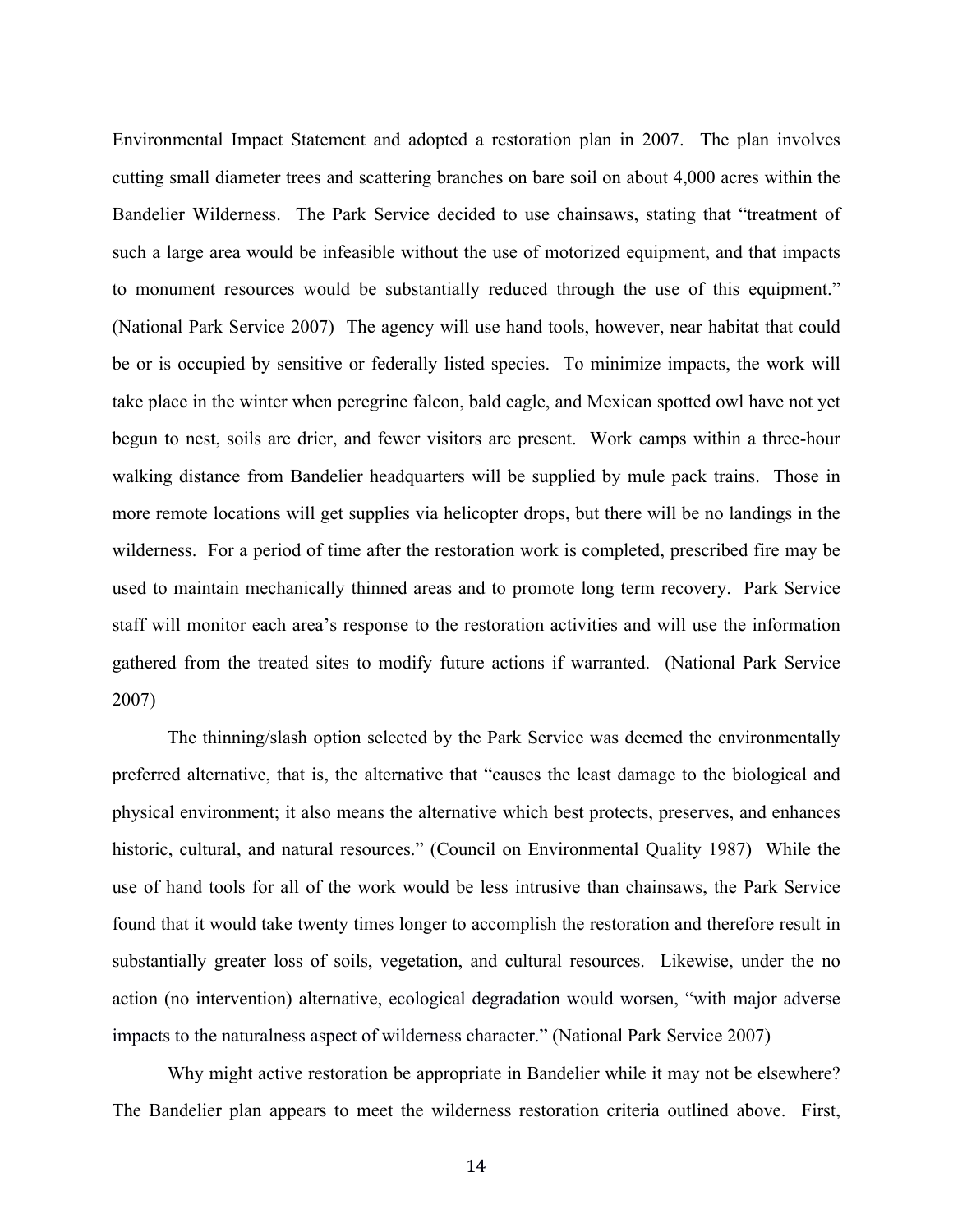there is sufficient understanding about the human impacts on reference conditions and processes, as well as the long term effects of restoration actions. Second, experiments and studies had shown that restoration of vegetation and soils would not occur without active intervention but that restoration would be possible with relatively minimal intervention and that ecological functioning and integrity, including biological, chemical, and geophysical characteristics, would improve relatively quickly. (Landres 2004) Finally, humans can disentangle themselves within a discrete period of time and let ecological processes function freely. In Bandelier, the restoration goal will be achieved when there is sufficient understory vegetation to carry naturally occurring fires. (Sydoriak 2000)

Sydoriak provides detail:

Since most of the soils of the park's piñon-juniper woodlands are over 100,000 years old . . . we can be sure that the natural range of variability in these ecosystems generally allowed for soil development and stability. Controlled, progressive experiments to restore vegetation and prevent soil erosion have taken place within and outside of Bandelier since 1992 and have proven successful. Treatment directly reduces tree competition with herbaceous plants for scarce water and nutrients, and the application of slash residues across the barren interspaces greatly reduces surface water runoff and ameliorates the harsh microclimate at the soil surface, immediately improving water availability for herbaceous plants. This restoration approach has produced a two- to seven-fold increase in total vegetation cover at three years post-treatment and reductions in erosion. Other experimental treatments, such as re-seeding and controlled burns, did not promote understory growth nearly as well. Moreover, evidence of management intervention (in the form of cut marks on small stumps and scattered slash mulch) superficially disappears within roughly ten years depending on site conditions. (Sydoriak 2000)

In contrast, some strategies for active wilderness intervention are too uncertain or too likely to jeopardize complex relationships and processes (Landres 2010), while others have no discernible end point. For example, to diminish acidity caused by air pollution, Forest Service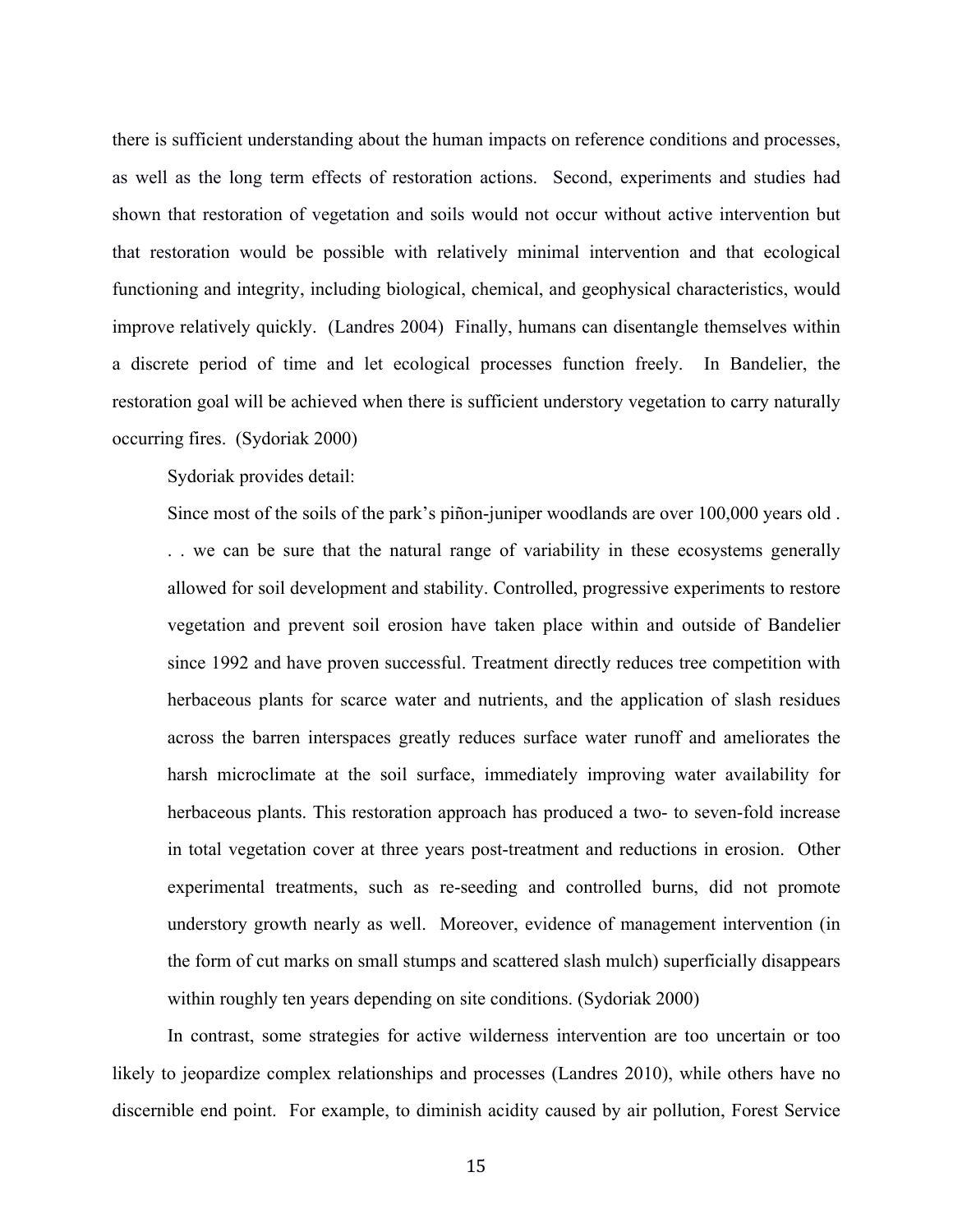managers used helicopters to dump 140 tons of limestone into streams within the St. Mary's Wilderness in Virginia. The agency recognized that, "The question is whether to allow continued loss of the aquatic biota while preserving the wilderness concept or ideal of 'untrammeled', or compromise the wilderness ideal, to preserve the aquatic resource?" (Forest Service 1998) The intervention worked—albeit briefly—to enhance the wilderness area's "outstanding aquatic resource." Within a few months, stream pH had returned to desirable levels and macroinvertebrate and fish populations began to improve. Within six years, however, the streams were once again experiencing high acidity and the limestone treatment was repeated. (Cole and Yung 2010) The only human intervention that could provide long term benefits for this area is to stop air pollution altogether. Attempting limited yet highly intrusive restoration activities on the ground is a mere band-aid.

Fish eradication and stocking represent another dubious type of restoration intervention. In both the Carson-Iceberg Wilderness of California and the Bob Marshall Wilderness of Montana, federal agencies, in cooperation with state fish and game managers, plan to eradicate introduced, non-native trout by chemically treating wilderness streams with rotenone. In Montana, the agencies hope to clear the way for stocking westslope cutthroat trout—the official state fish—in over twenty high elevation lakes, some of which were historically fishless. Managers plan to use outboard motors, aircraft, and pumps to place their personnel, apply rotenone, and restock the lakes. (U.S. Dept. of Agriculture Flathead National Forest 2006) In California, rotenone would be applied through hand-spraying and drip stations. The end goal is to establish a genetically pure population of threatened Paiute cutthroat trout, which is experiencing hybridization with nonnative trout. (U.S. Dept. of Interior 2010) In addition to rotenone, which kills fish, amphibians, and everything else that absorbs oxygen through gills (Center for Biological Diversity 2003), the area downstream of the treated stream segment will be "neutralized" with potassium permanganate dispensed by a gas-powered generator and auger. The Forest Service determined that "chemical removal of hybridized trout with the piscicide rotenone and the use of motorized equipment (generator and auger) is the minimum activity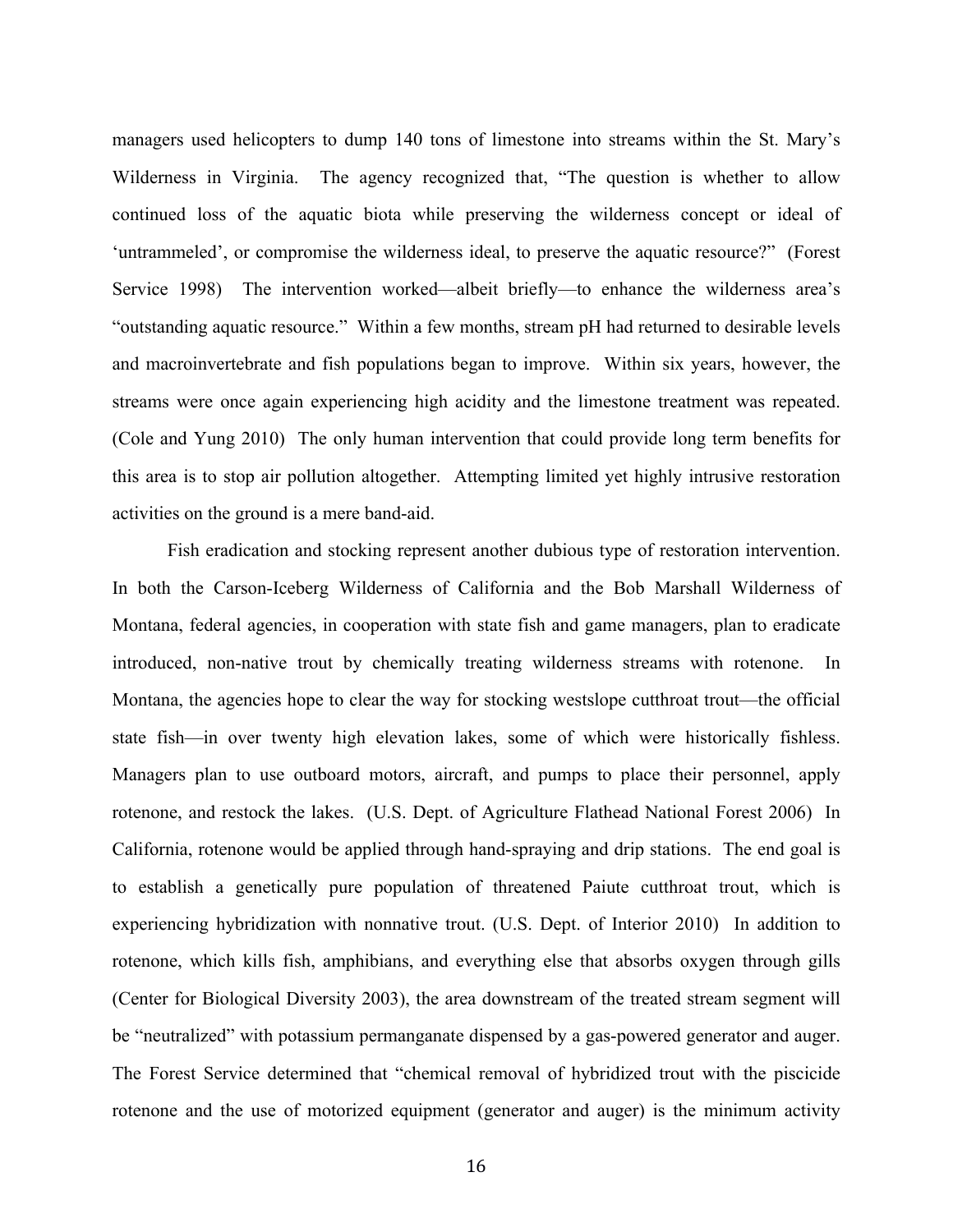within Wilderness needed to complete Paiute cutthroat trout restoration." (U.S. Dept. of Agriculture Forest Service 2010) Chemical treatments were planned for three consecutive years, but were ultimately enjoined by a federal district court for violating the Wilderness Act. (Californians for Alternatives to Toxics 2011) Both of the proposed initiatives would involve significant trammeling of the wild with only questionable and likely short-lived benefits for natural processes and function. Neither includes a viable exit strategy. Neither should be undertaken in wilderness.

Similar examples of interventions that are too risky and too likely to harm essential wilderness values while providing little ecological benefit include translocating climate-sensitive species to high elevation and/or northern wilderness areas, where existing communities and ecosystem processes are poorly understood and the means of insuring successful translocation without unintended adverse consequences are limited or non-existent. Additionally, the use of intrusive monitoring techniques such as helicopters to inventory and track translocated or reintroduced species adversely affects not only the species in question but also the surrounding ecosystem as a whole, and is antithetical to the very concept of untrammeled, quiet wilderness. (Wolf Recovery Fnd. 2010) Although monitoring is an essential element of learning and adapting our management approaches, in most cases there are less intrusive means of accomplishing those goals.

Delivering water to bighorn sheep in the desert presents one final example of a human intervention that makes little sense in a wilderness area. (Wilderness Watch 2010) No one wants to see members of an iconic species like bighorn sheep die of thirst. But human and wildlife depredation, disease, habitat degradation, and other stressors are likely contributing to the species' decline, and there do not appear to be effective, comprehensive recovery initiatives that address them in tandem with water shortages. Constructing tanks, pipes, and guzzlers and servicing them with motor vehicles may be the most popular and least costly means of assisting the sheep, but this approach is neither self-sustaining nor resilient. Moreover, like the limestone dumping and fish eradication and stocking programs, there is no viable exit strategy. In sum,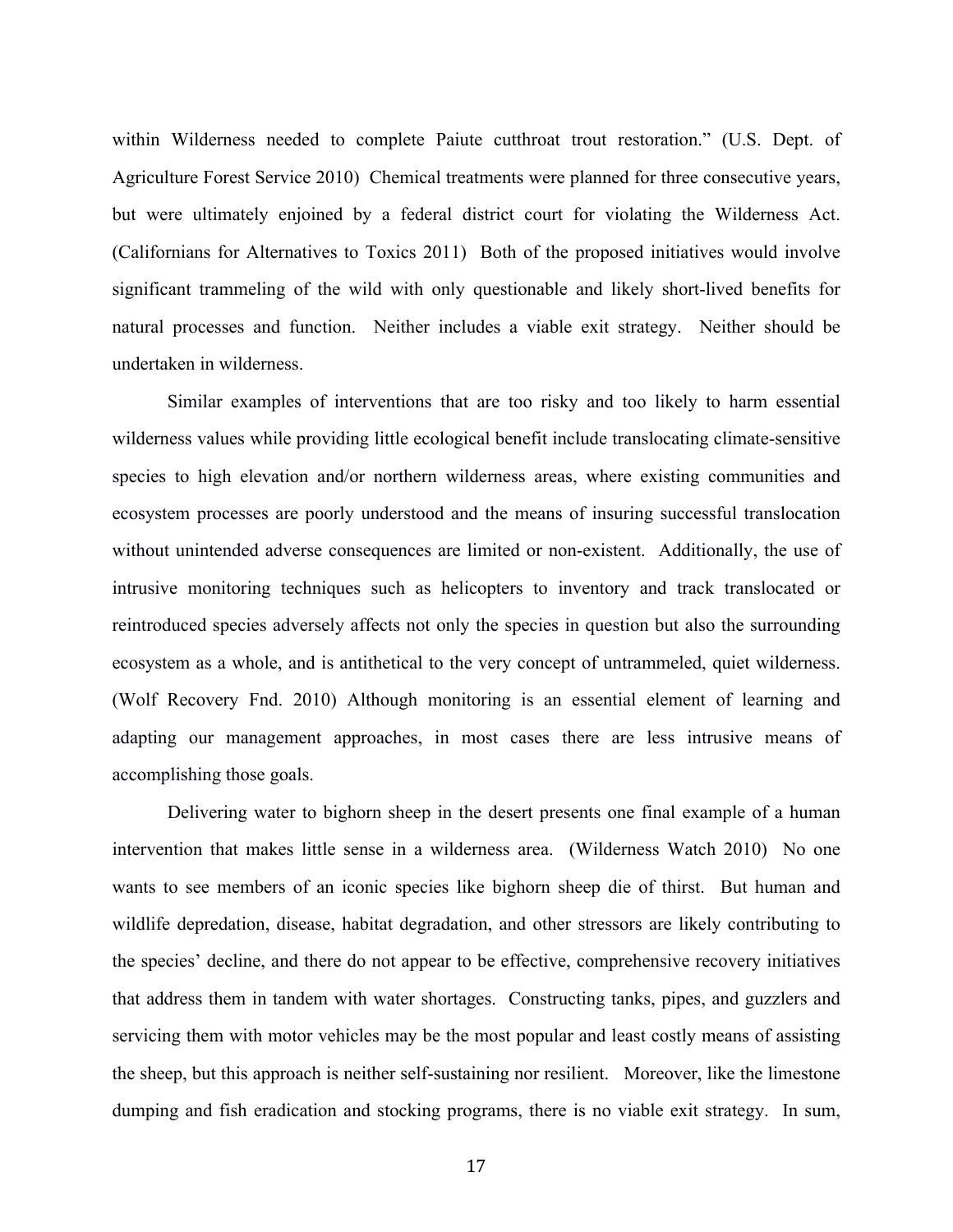water delivery systems involve significant manipulation of wilderness characteristics while providing only short-term benefits for the sheep with few if any long term benefits for natural ecological processes and function.

#### *V. Conclusion: Adapting Human Interventions and Expectations*

There are many compelling reasons why wilderness areas should continue to be protected from overt human-dominated manipulations in most circumstances. Intervention into degraded wilderness areas should only be an option if: (1) there is sufficient understanding about reference conditions and processes as well as the long term effects of restoration actions; (2) intervention will more likely than not improve the functioning and integrity of the ecosystem; and (3) humans can extricate themselves within some discrete period of time and let the area's ecological processes resume functioning. If these criteria are met and intervention is undertaken, it should be accomplished with the least intrusive means possible. In addition, secure financial resources must be dedicated to the project, to post-project monitoring, and to further adaptation of the restoration plan where necessary.

Unless we understand a system perfectly—an impossible task—interventions aimed at increasing the stability of the system in a particular historic state may, in fact, increase the fragility of the system and do more damage than the exogenous perturbations that caused the degradation in the first place. Interventions consistent with resilience theory would maintain not the historical state of the wilderness area but rather the essential ecosystem processes that structure the area and enable the wilderness ecosystem to self-organize into a sustainable and wild regime*—*a collection of mutually reinforcing ecological processes.

In the end, ensuring the resilience of wilderness areas will require humans to be more sophisticated and more adaptive than we have been in the past. Rather than acting as gardeners or, worse yet, curators of museum-like dioramas where managers fight to keep historic features in place, we can be humble yet strategic stewards—guardians—of resilient wilderness areas.

# **References**

*Books:*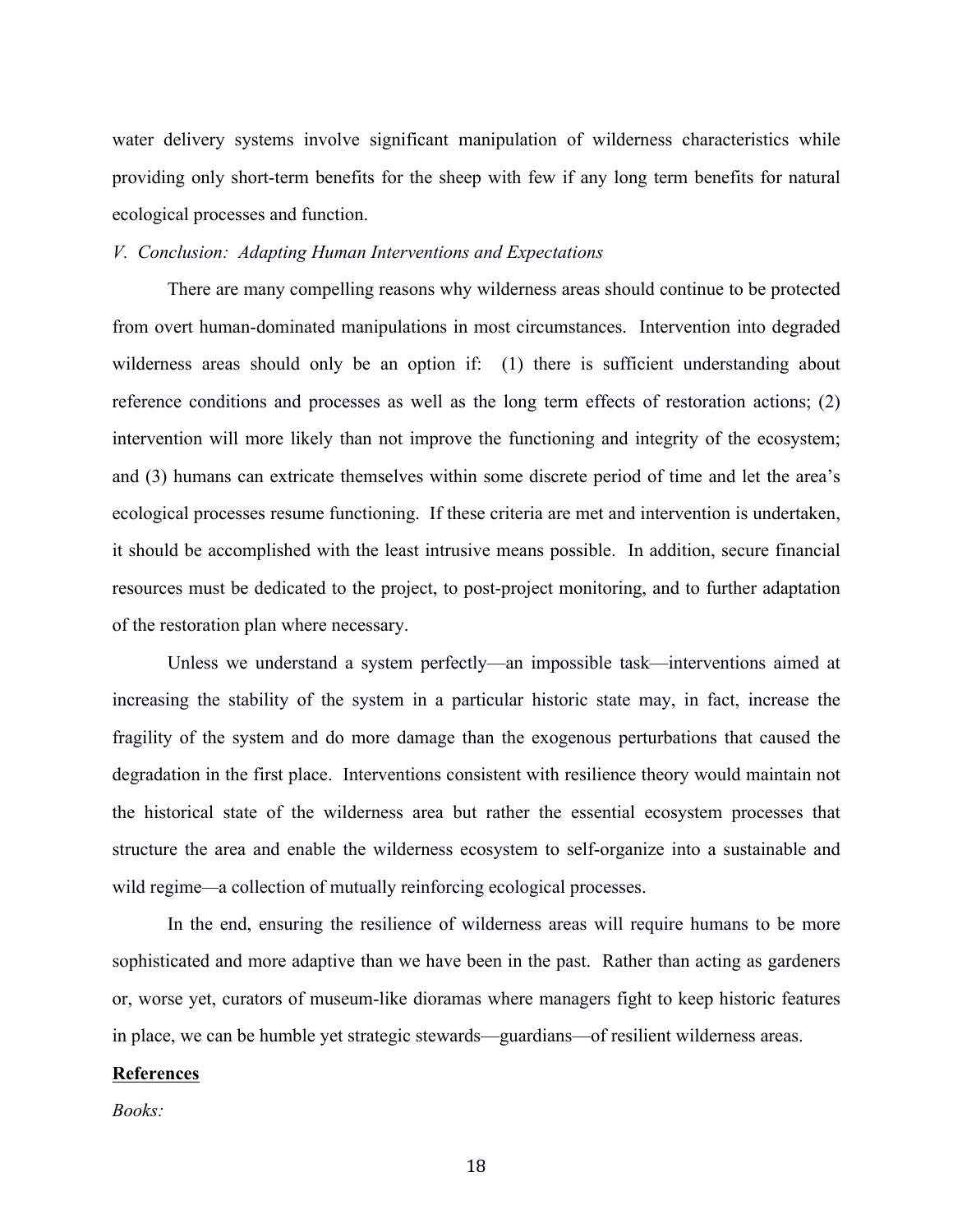Aplet, G.H. and D.N. Cole. 2010. The trouble with naturalness: Rethinking park and wilderness goals. In: Beyond Naturalness: Rethinking Park and Wilderness Stewardship in an Era of Rapid Change, eds. D.N. Cole and L. Yung, pp. 1-11. Washington, DC: Island Press.

Callicott, J.B. 1998. Should wilderness areas become biodiversity preserves? In: The Great New Wilderness Debate, eds. J.B. Callicott and M.P. Nelson, pp. 12-13. Athens, GA: Univ. of Georgia Press.

Cole, D.N. and L. Yung. 2010. Park and wilderness stewardship: The dilemma of management intervention. In: Beyond Naturalness: Rethinking Park and Wilderness Stewardship in an Era of Rapid Change, eds. D.N. Cole and L. Yung, pp. 1-11. Washington, DC: Island Press.

Foreman, D. 1998. Wilderness: From scenery to nature. In: The Great New Wilderness Debate, eds. J.B. Callicott and M.P. Nelson, pp. 568, 571. Athens, GA: Univ. of Georgia Press.

Intergovernmental Panel on Climate Change (IPCC). 2007. Summary for policymakers. In: Contribution of Working Group II to the Fourth Assessment Report of the Intergovernmental Panel on Climate Change, eds. M. L. Parry, O. F. Canziani, J. P. Palutikof, P. J. van der Linden, and C. E. Hanson, pp. 7-22. Cambridge, UK: Cambridge University Press.

Landres, P. Let it be: A hands-off approach to preserving wildness in protected areas. In: Cole, David N.; Yung, Laurie, eds. Beyond naturalness: Rethinking park and wilderness stewardship in an era of rapid change, pp. 88-105. Washington D.C.: Island Press.

Merriam-Webster's Collegiate Dictionary. pp. 826, 1432, 2003. Springfield, MA: Merriam Webster.

Parmesan, C. 2005. Biotic response: range and abundance changes. In: Climate Change and Biodiversity, eds. Lovejoy, T. E. and L. Hannah, pp. 41–55. New Haven: Yale University Press. Scott, D.W. 2004. Enduring Wilderness: Protecting Our Natural Heritage through the Wilderness Act. Golden, CO: Fulcrum Publishing.

Stegner, W. 2004. Wilderness letter to outdoor recreation resources review commission. 1960. In: Doug Scott, Enduring Wilderness: Protecting Our Natural Heritage through the Wilderness Act, p.11. Golden, CO: Fulcrum Publishing.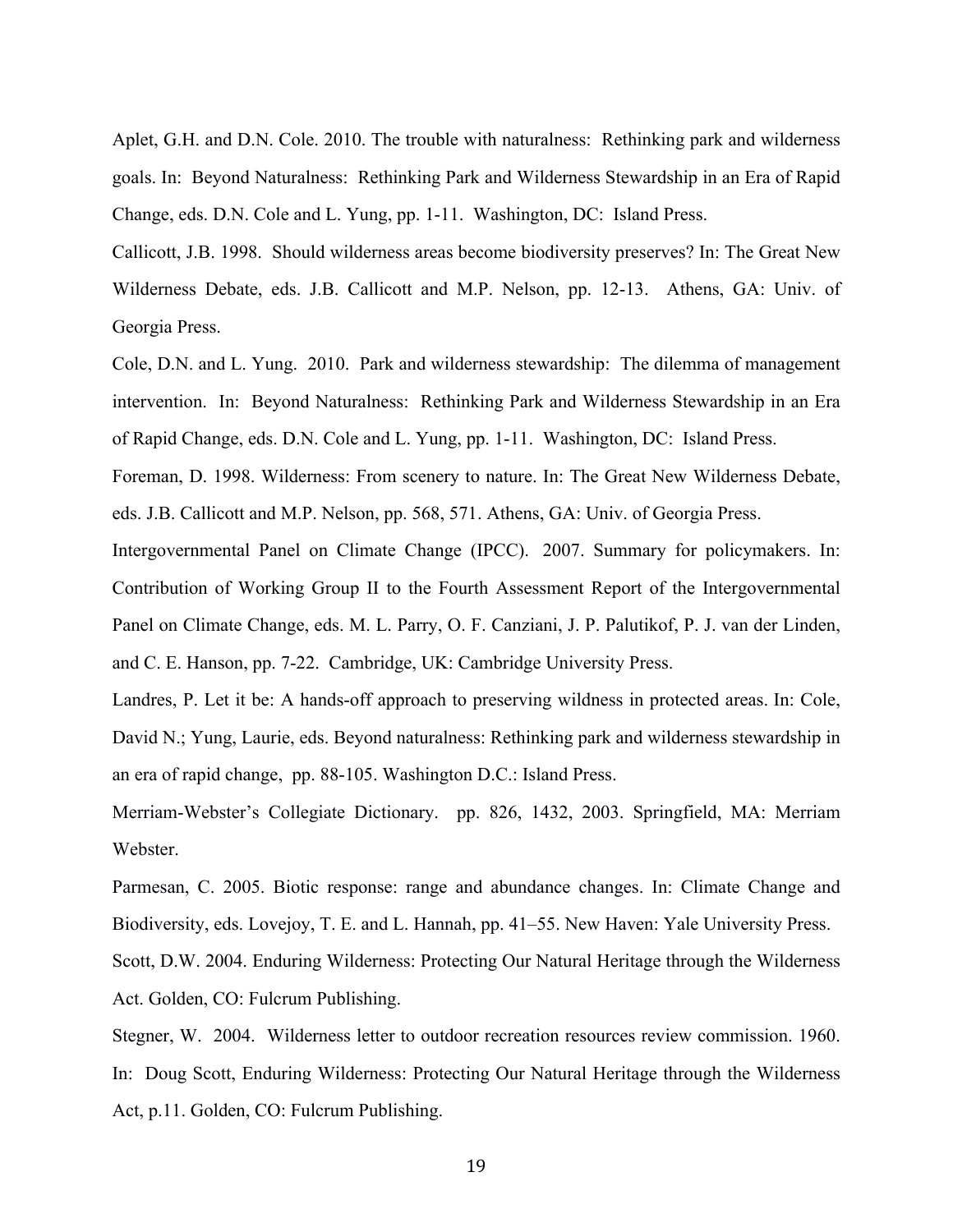#### *Articles and Reports:*

Camacho, Alejandro. 2011. Transforming the means and ends of natural resources management. N.C. Law Review 89: 1405-07.

Center for Biological Diversity. 2003. Press Release. Lawsuit forces reevaluation of wilderness stream poisoning project. URL: http://www.biologicaldiversity.org/news/press\_releases/trout10-9-03.html.

Cole, David N. 2000. Paradox of the primeval: Ecological restoration in wilderness. Ecological Restoration 18(2): 77-86.

Cole, David N. 2001. Management dilemmas that will shape wilderness in the  $21<sup>st</sup>$  century. J. Forestry 99: 4-8.

Craig, Robin K. 2010. "Stationarity is dead"—Long live transformation: Five principles for climate change adaptation law, Harvard Environmental Law Review 34: 9-37.

Dudley, N. 2003. No place to hide: Effects of climate change on protected areas. Berlin: WWF Climate Change Programme.

Folke, C., S. Carpenter, B. Walker, M. Scheffer, T. Elmqvist, L. Gunderson, and C.S. Holling. 2004. Regime shifts, resilience and biodiversity in ecosystem management, Ann. Rev. Ecology, Evolution & Systematics 35: 557, 557-81.

Galatowitsch, S., L. Frelich, and L. Phillips-Mao. 2009. Regional climate change adaptation strategies for biodiversity conservation in a midcontinental region of North America. Biological Conservation 142: 2012-2022.

Gorte, R.W. 2008. Wilderness: overview and statistics. Cong. Research Serv., Report No. RL31477.

Heller, N. E., and E. S. Zavaleta. 2009. Biodiversity management in the face of climate change: A review of 22 years of recommendations. Biological Conservation 142:14-32.

Holling, C.S. 1973. Resilience and stability of ecological systems. Ann. Rev. Ecology & Systematics 4:1-23.

20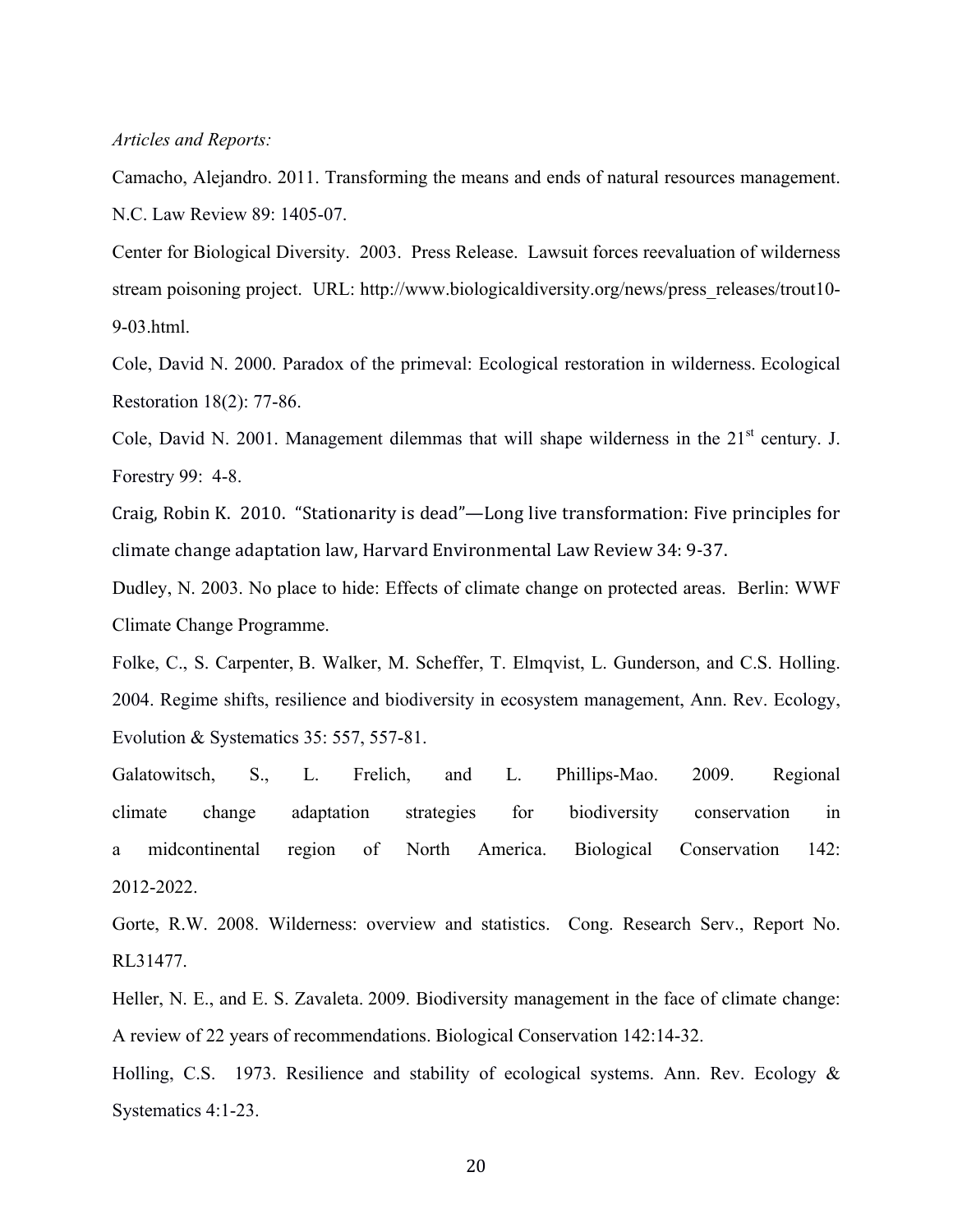Jantarasami, L. C., J. J. Lawler, and C. W. Thomas. 2010. Institutional barriers to climate change adaptation in U.S. national parks and forests. Ecology and Society 15(4): 33. URL: http://www.ecologyandsociety.org/vol15/iss4/art33/.

Landres, P. 2009. Book review: The wilderness debate rages on: Continuing the great new wilderness debate. Ecological Restoration. 27(3):364-367.

Landres, P. 2004. Managing wildness in designated wilderness. Frontiers in Ecology and the Environment 2:498-499.

D. McKenzie, Z. Gedalof, D. Peterson, and P. Mote. 2004. Climate change, wildfire, and conservation. Conservation Biology 18: 890-902.

Munson, S.M., J. Belnap, and G.S. Okin. 2011. Responses of wind erosion to climate-induced vegetation changes on the Colorado Plateau. Proc. Natl. Acad. Science 108: 3854-9.

Nagle, J.C. The spiritual values of wilderness. 2005. Envtl. Law 35: 955-1003.

National Park Service, U.S. Dept. of Interior. 2007. Bandelier ecological restoration plan record of decision, 1-13. URL:

http://parkplanning.nps.gov/document.cfm?parkID=27&projectID=10977&documentID=20655.

Neilson, R. 2008. Vegetation distribution and climate change. U.S. Department of Agriculture,

Forest Service, Climate Change Resource Center. URL: http://www.fs.fed.us/ccrc/topics/vegetation.shtml.

Parmesan, C., Yohe, G., 2003. A globally coherent fingerprint of climate change impacts across natural systems. Nature 421: 37–42.

Pimentel, D., L. Lach, R. Zuniga, D. Morrison. 2000. Environmental and economic costs of nonindigenous species in the United States. BioScience 50: 53-65.

Rodgers, W.H. 2004. The seven statutory wonders of U.S. environmental law: Origins and morphology. Loyola L. A. Law Review 27: 1009-12.

Ruhl, J. B. 2008. Climate change and the Endangered Species Act: Building bridges to the noanalog future. Boston University Law Review 88: 1-62.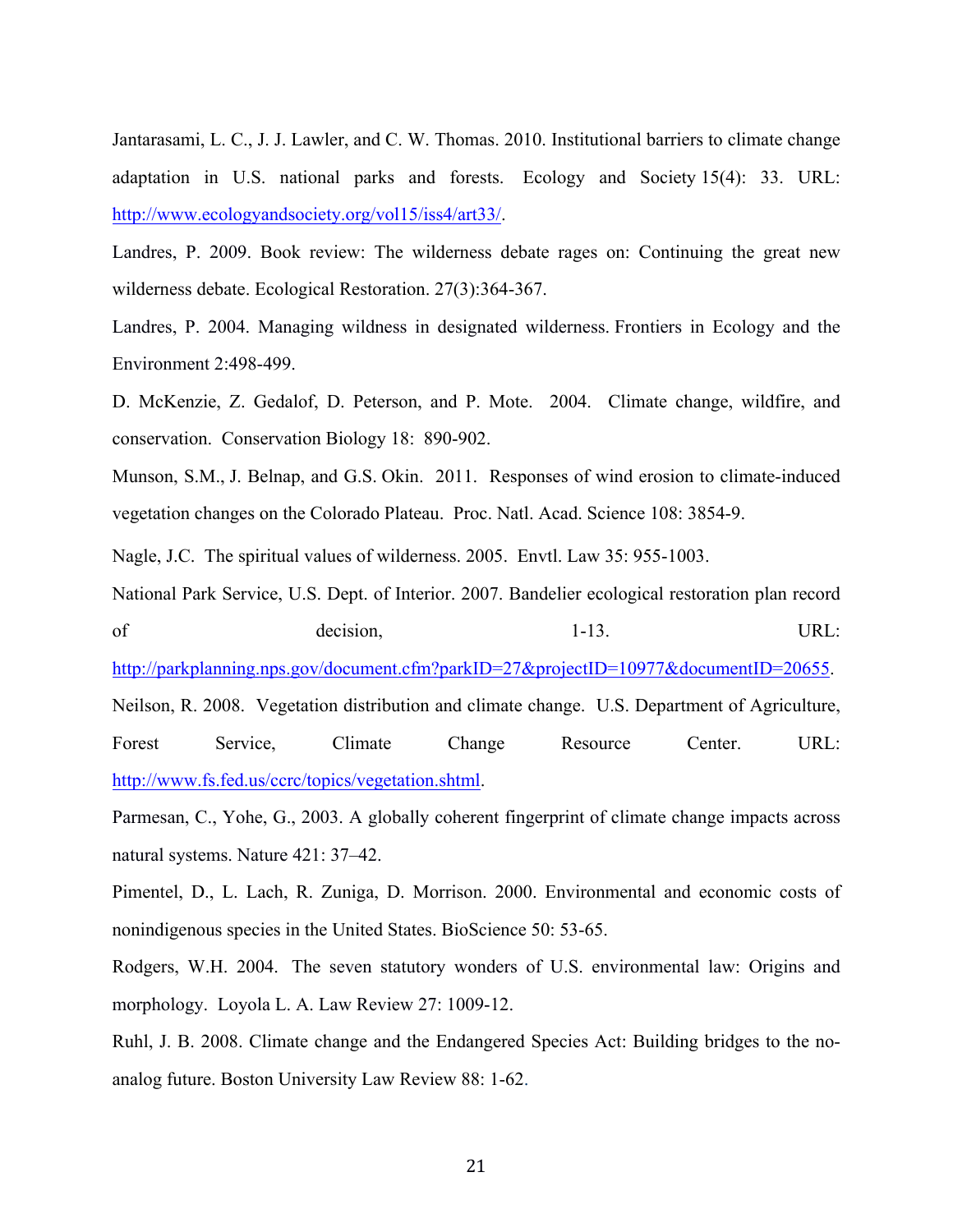Saunders, S. and M. Maxwell. 2005. Less snow, less water: climate disruption in the west. The Rocky Mountain Climate Organization. URL: http://www.rockymountainclimate.org/website%20pictures/Less%20Snow%20Less%20Water.p df.

Sydoriak, C.A., C.D. Allen, and B.F. Jacobs. 2000. Would ecological landscape restoration make the Bandelier Wilderness more or less of a wilderness?. Wild Earth 10(4): 83-90.

Thomas, C.D., A. Cameron, R.E. Green, M. Bakkenes, L.J. Beaumont, Y.C. Collingham, B.F.N. Erasmus, M. Ferreira de Siqueira, A. Grainger, L. Hannah, L. Hughes, B. Huntley, A.S. van Jaarsveld, G.F. Midgley, L. Miles, M.A. Ortega-Huerta, A.T. Peterson, O.L. Phillips and S.E. Williams. 2004. Extinction risk from climate change. Nature 427: 145-148.

U.S. Climate Change Science Program. 2008. Preliminary review of adaptation options for climate-sensitive ecosystems and resources. U.S. Climate Change Science Program and the Subcommittee on Global Change Research Synthesis and Assessment Product 4.4. U.S. Environmental Protection Agency. Washington, D.C.

U.S. Department of Agriculture Forest Service. 2010. Paiute cutthroat trout restoration record of decision. URL: http://www.fs.fed.us/nepa/fs-usda-pop.php/?project=27334 (click on "Record of Decision").

U.S Department of Agriculture Flathead National Forest. 2006. Record of decision for the south fork flathead watershed westslope cutthroat trout conservation program. URL: http://efw.bpa.gov/environmental\_services/Document\_Library/South\_Fork\_Flathead/forest\_servi ce\_rod2.pdf.

U.S. Department of Agriculture Forest Service R8. 1998. Decision notice and finding of no significant impact: Proposed St. Mary's aquatic restoration project. URL: www.fs.usda.gov/Internet/FSE\_DOCUMENTS/fsbdev3\_000366.pdf.

U.S. Dept. of Interior, Fish and Wildlife Service. 2010. Paiute cutthroat trout restoration project, Alpine County, CA, Notice of availability: Final environmental impact statement. Federal Register 68: 18235-18236.

22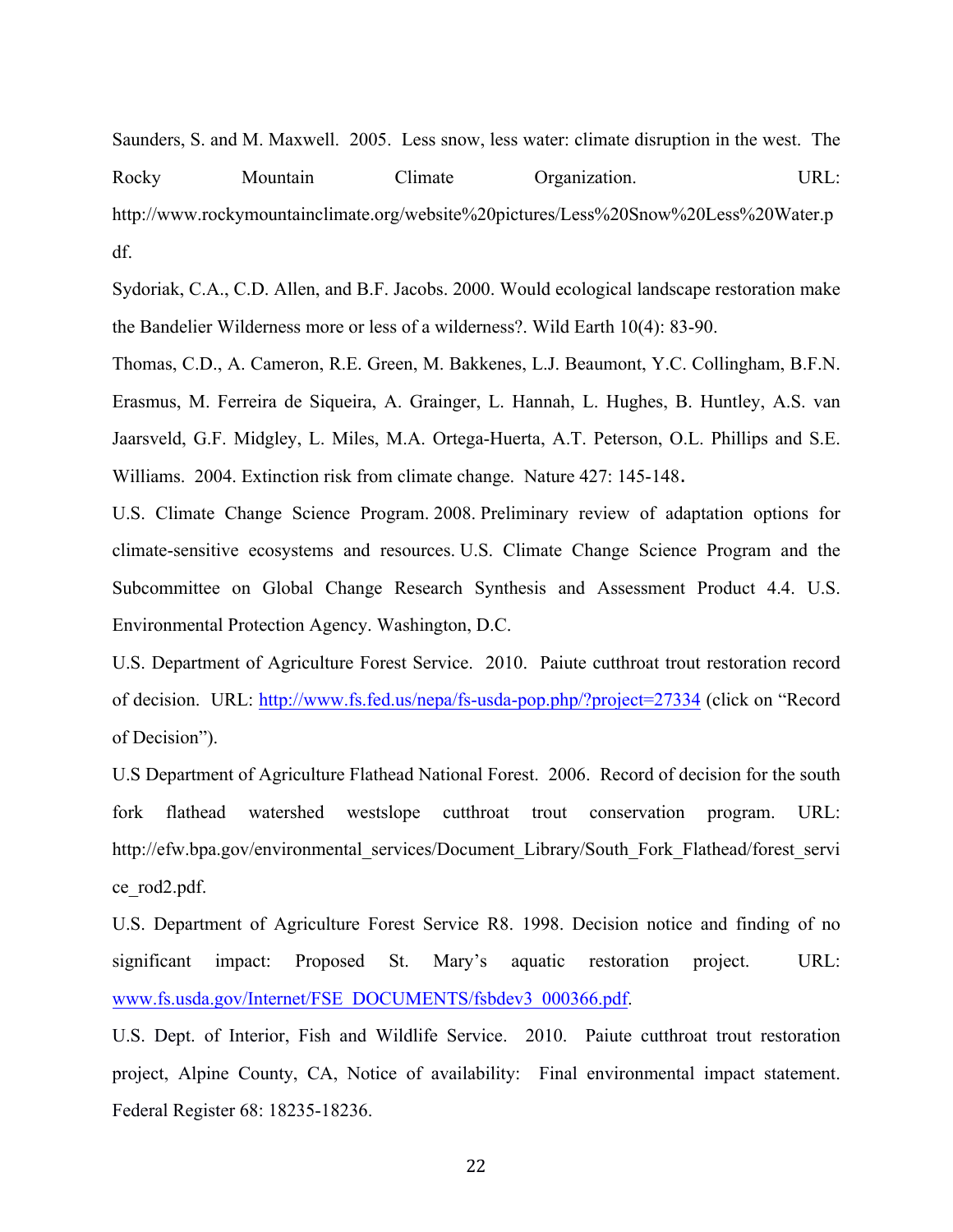U.S. Global Change Research Program. 2003. National assessment of the potential consequences of climate variability and change: Rocky mountain /great basin region. URL: http://www.usgcrp.gov/usgcrp/nacc/education/rockies-greatbasin/rockiesandgreatbasin-edu-3.htm#Strategies.

Williams, J.W. and S.T. Jackson. 2007. Novel climates, no-analog communities, and ecological surprises. Frontiers in Ecology and the Environment 5: 475–482.

The Wilderness Society. 2011. Frequently asked questions about wilderness. URL: http://wilderness.org/content/frequently-asked-questions-about-wilderness.

Zahniser, H. 1959. Letter to C. Edwards Graves. April 25, 1959. In: D.W. Scott. "Wilderness Character," and the challenges of wilderness preservation. Wild Earth 2001-2002: 79.

Zahniser, H. 1963. Guardians not gardeners. The Living Wilderness 83:2.

Zellmer, S. 2004. A preservation paradox: Political prestidigitation and an enduring resource of wildness. Environmental Law 34: 1015-1089.

Zellmer, S. and L. Gunderson. 2009. Why resilience may not always be a good thing: Lessons in ecosystem restoration*,* Nebraska Law Review 87: 893-949.

*Statutes, Regulations, and Cases:*

Act of Mar. 1, 1872, ch. 24, 17 Stat. 32 (codified as amended at 16 U.S.C. § 21).

Californians for Alternatives to Toxics v. U.S. Fish and Wildlife Service, 814 F.Supp.2d 992 (E. D. Cal. 2011).

Council on Environmental Quality, Memorandum to Agencies: Forty Most Asked Questions Concerning CEQ's National Environmental Policy Act Regulations 6a, 40 C.F.R. Parts 1500-08 (1987).

H.R. 2454, 111<sup>th</sup> Congress (2009-2010), American Clean Energy and Security Act § 453.

Minnesota Public Interest Research Group v. Butz, 401 F.Supp. 1276, 1331 (D. Minn. 1975).

National Forest Management Act of 1976, 16 U.S.C. §§ 1600-1614.

National Park Service Organic Act of 1916, 16 U.S.C. § 1.

Proc. No. 1322, Feb. 11, 1916, 39 Stat. 1764.